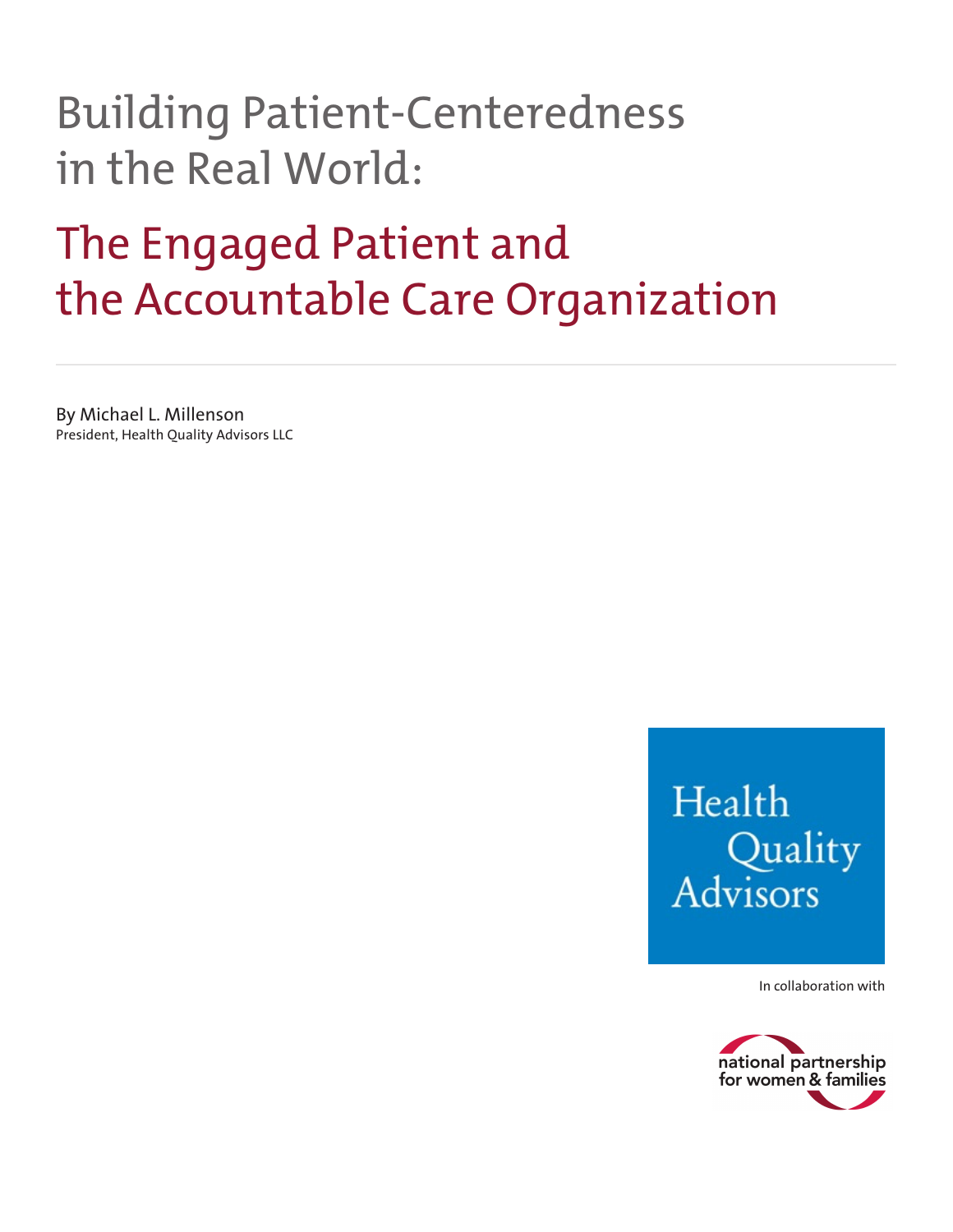## Executive Summary

The accountable care organization began life as a catchphrase signifying a shift in the relationship between a hospital and its doctors. By forming an ACO, a hospital and medical staff shared clinical and financial responsibility for coordinating care to improve quality and lower costs. The patient's role was essentially passive, like a car door that ends up with fewer dents and nicks thanks to better management of the auto assembly line.

By contrast, the ACO model that emerged as a signature initiative of the Affordable Care Act (ACA) may not quite put patients in the driver's seat, but at least they're holding the road map. The law recognizes that rethinking the relationship between the patient and professional caregivers is a cornerstone of successful health system redesign and that ACOs cannot ultimately succeed in their mission without it. Consumer engagement, whether in the exam room or in a health care organization's boardroom, is a central element.

This paper examines the separate but intertwined ethical, economic and clinical concepts of patientcenteredness and how ACOs provide a structure for turning those concepts into a functioning reality. It reviews the evidence that patient-centeredness can significantly improve care and costs, and it looks ahead at challenges related to making patient-centeredness an essential part of care.

For patient-centeredness to achieve its potential, the patient must become an integral part of three core functions of health care organizations: 1) governance and policies: 2) quality improvement activities: and 3) individual patient-clinician interactions. Medicare's ACO requirements, when simplified from their original Federal Register format, provide actionable guidance for implementing patient-centeredness at all three of these levels.

The *governance-level requirements* require the ACO's governing body to promote patient-centered care; the patient's voice in the boardroom can shape how care is delivered in the exam room. *Quality improvement activities* address the actual care provided. This includes ensuring that evidence-based medicine has a patient-centric focus, producing internal quality and cost reports related to patient-centered care and using data to manage population health. Requirements related to *individual level patient-clinician interactions*  include promoting the active participation of patients and their families in medical decision-making, taking into account factors such as race, gender, sexual orientation, disability and income status.

Because patient-centeredness is a relatively new concept, many policymakers and providers are unaware that engaging patients in these different ways can produce significant clinical, economic and social gains. Health information technology, used appropriately, can catalyze the needed changes. The same is true of appropriate financial incentives. Finding a way to harness these forces in a systematic manner was one motivation behind the creation of the ACO in both its Medicare and private sector incarnations.

This white paper examines five organizations that have engaged patients in the hospital and outside of it in ways that have improved the patient experience of care, clinical metrics and cost-effectiveness. Two of those organizations – Mercy Clinics, Inc., in Des Moines, and the University of Pittsburgh Medical Center's Patient- and Family-Centered Care program – have won national recognition for innovative use of technology and innovative team concepts involving both clinicians and patients.

While cultural changes inside and outside medicine are making patient-centeredness more important, many clinicians remain reluctant to involve patients in decisions. Similarly, although Medicare ACO regulations suggest a framework for patient involvement in everything from governance to clinical decisions, their resonance with providers in general remains to be seen. However, the wide availability of Internet-based medical information and tools, including a panoply of mobile apps, provides constant pressure for transparency of information and accountability for results.

At the same time, patients face their own adjustment to new roles. Medical practices could find themselves distributing formal "rules of engagement" with explicit expectations about the respective responsibilities of patients and providers to share information candidly and listen to each other's concerns.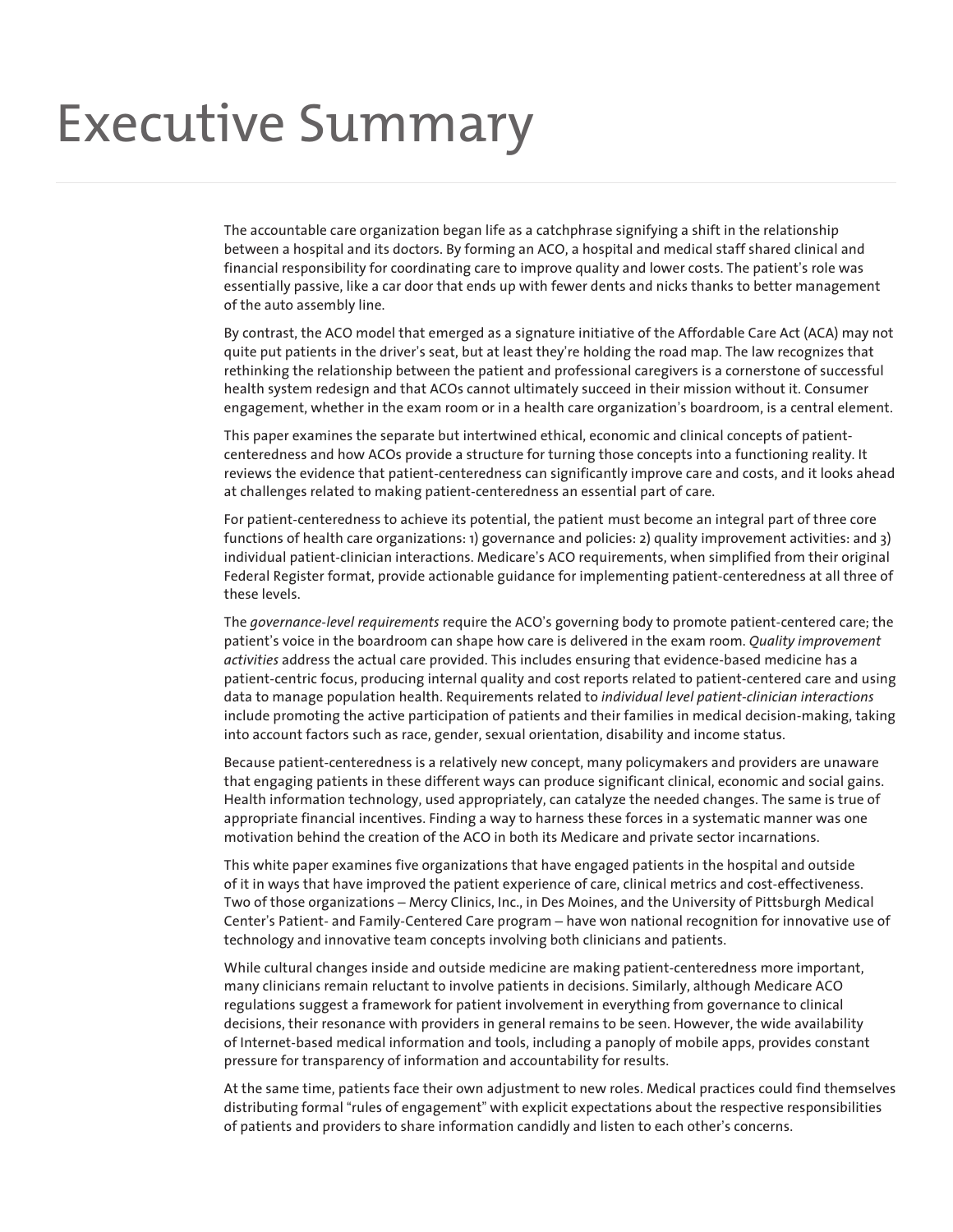It has taken a full century for the patient's perspective to go from being routinely ignored to being hailed as a pillar of an ideal health care system. Although that ideal has yet to be realized, the path to building a patientcentered health system in the real world is clearly marked. There are practical ways to integrate the patient's perspective into governance, clinical quality improvement and enhancing the individual's experience of care. Deep and lasting change is possible, and ACOs are well-positioned to spearhead that change.

The declaration of empowerment that began with the disability rights movement – "Nothing about us without us" – is inexorably becoming health care's cultural norm. Ethically, economically and clinically it is the right course. The organizations that embrace it may be ahead of the pack, but there is no doubt that others will soon follow after.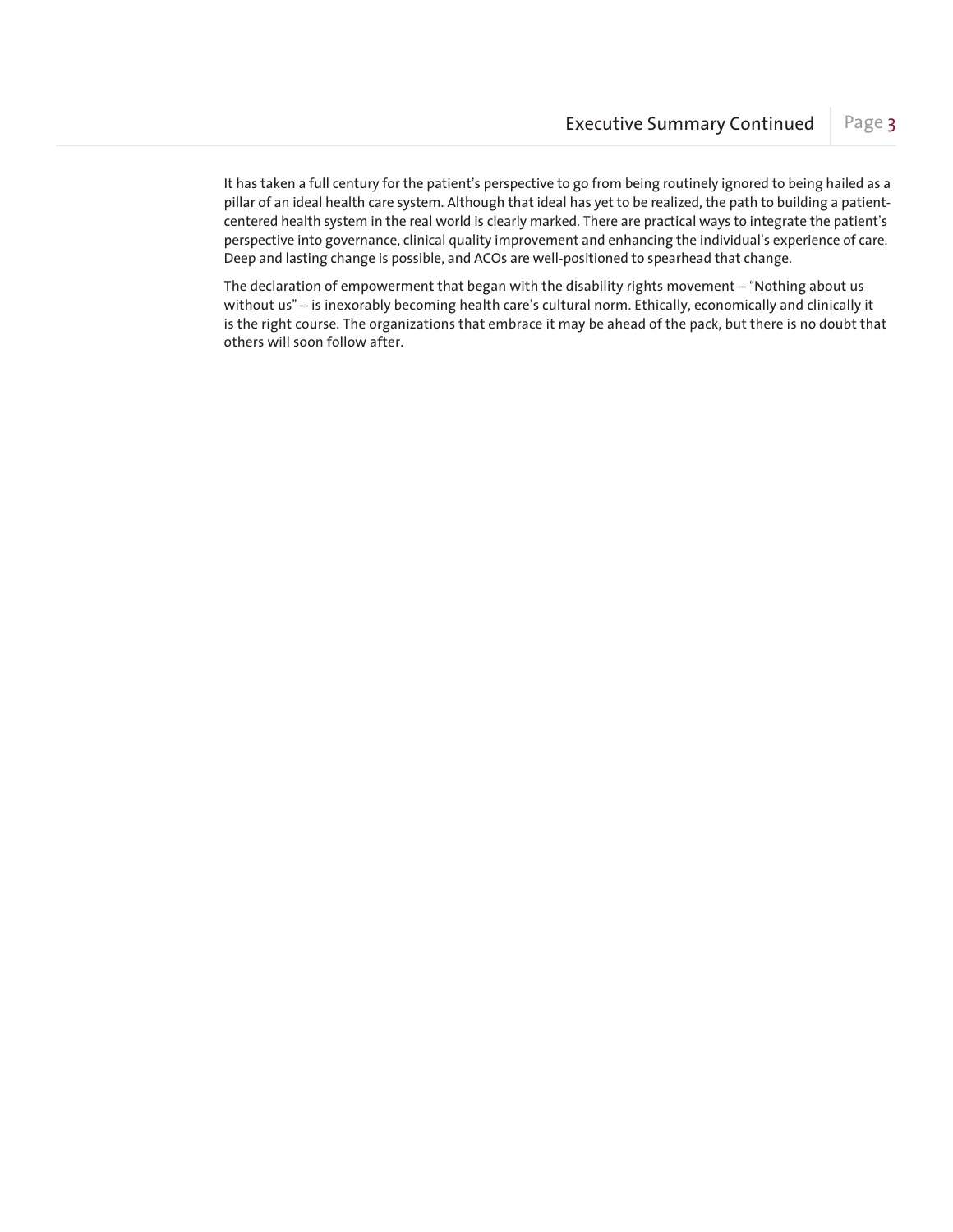# About the Author

Michael L. Millenson, president of Health Quality Advisors LLC, is a nationally recognized expert on quality of care improvement, patient-centered care and web-based health. He is the author of the critically acclaimed book, *Demanding Medical Excellence: Doctors and Accountability in the Information Age*, and holds an adjunct appointment as the Mervin Shalowitz, M.D. Visiting Scholar at Northwestern University's Kellogg School of Management. National Public Radio called him "in the vanguard of the movement" to measure and improve American medicine.

In addition to work in health policy and strategy, Millenson has designed and implemented an Accountability Audit<sup>5M</sup> for hospitals, websites to help in consumer quality-of-care decisions and a joint doctor-patient program to improve communication during office visits. His clients have included health plans, hospitals, pharmaceutical companies, entrepreneurs and non-profits. As a senior adviser to the Markle Foundation, he helped launch the Connecting for Health interoperability initiative. Prior to starting his own firm, Millenson was a principal in the health-care practice of a major human resources consulting firm. Before that, he was a health-care reporter for the *Chicago Tribune*, where he was nominated three times for a Pulitzer Prize.

Millenson has testified before Congress and the Federal Trade Commission, lectured at the National Institutes of Health and served as a faculty member for the Institute for Healthcare Improvement. He coauthored a case study for the Harvard Business School and policy papers on behalf of the Urban Institute, and he has written for publications ranging from the *British Medical Journal* and *Health Affairs* to *The Washington Post*, Kaiser Health News and Forbes.com. He also serves on the board of directors of the American Medical Group Foundation, the AHIMA Foundation and the Society for Participatory Medicine and is on the editorial board of the *American Journal of Medical Quality.*

## About The National Partnership

The National Partnership is a non-profit, non-partisan organization dedicated to promoting access to quality health care, fairness in the workplace, and policies that help women and men meet the dual demands of work and family. More information is available at www.NationalPartnership.org.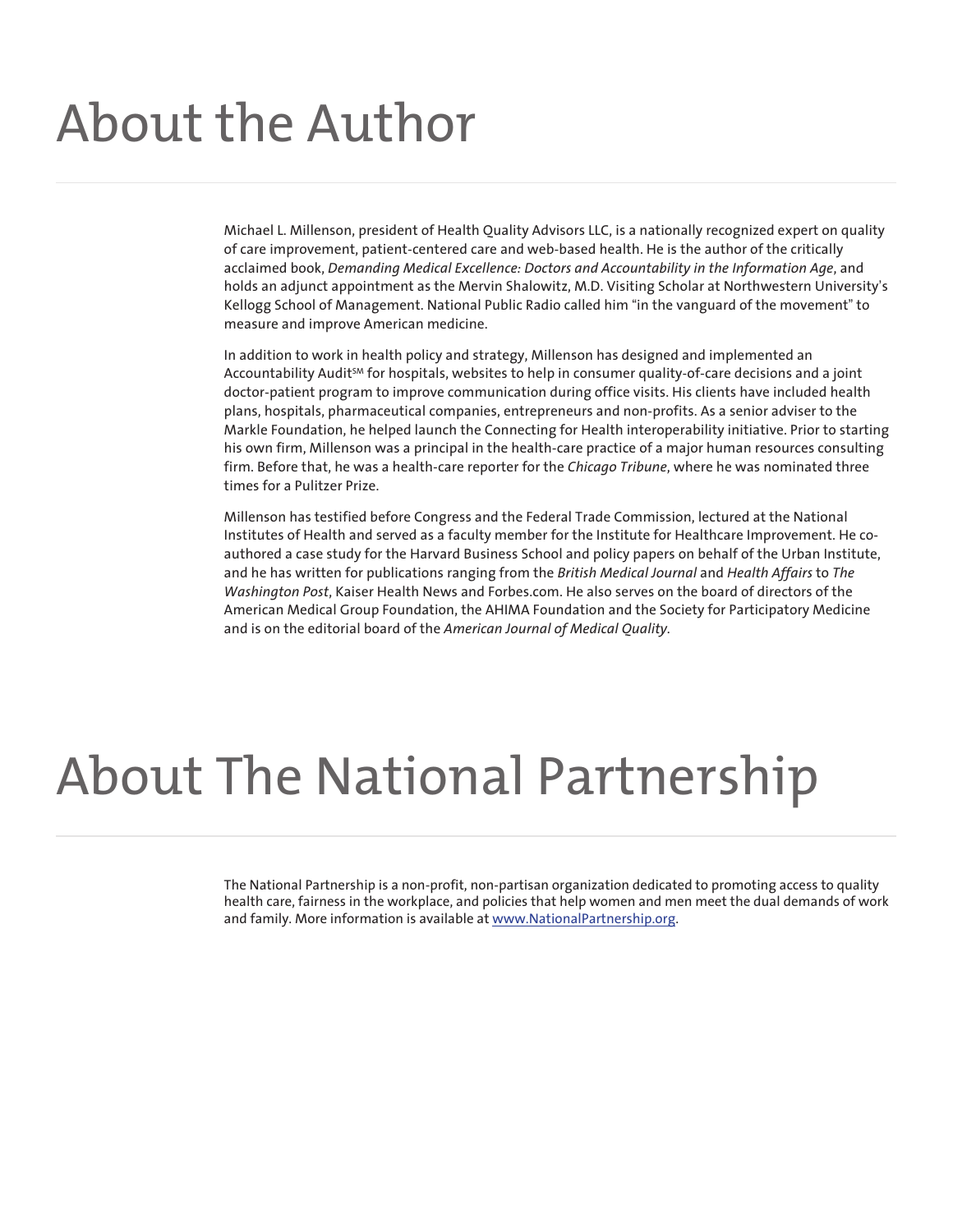# Acknowledgements

The author would like to thank Christine Bechtel, Debra Ness and their colleagues at the National Partnership for Women & Families for their critical contributions to this white paper and for their commitment to ensuring that the patient's voice is heard at every level and in every aspect of the health care system. Thanks, also, to Beverly Johnson of the Institute for Patient- and Family-Centered Care for her thoughtful input. Lygeia Ricciardi and Robert Heyl (under different affiliations than their current ones) helped turn idea into implementation, and Phil Dunn and Juliana Macri improved the final writing with fresh and critical eyes.

A final thanks to Dr. Lonny Reisman and his colleagues at Aetna for their sponsorship of this collaboration between Health Quality Advisors and the National Partnership.

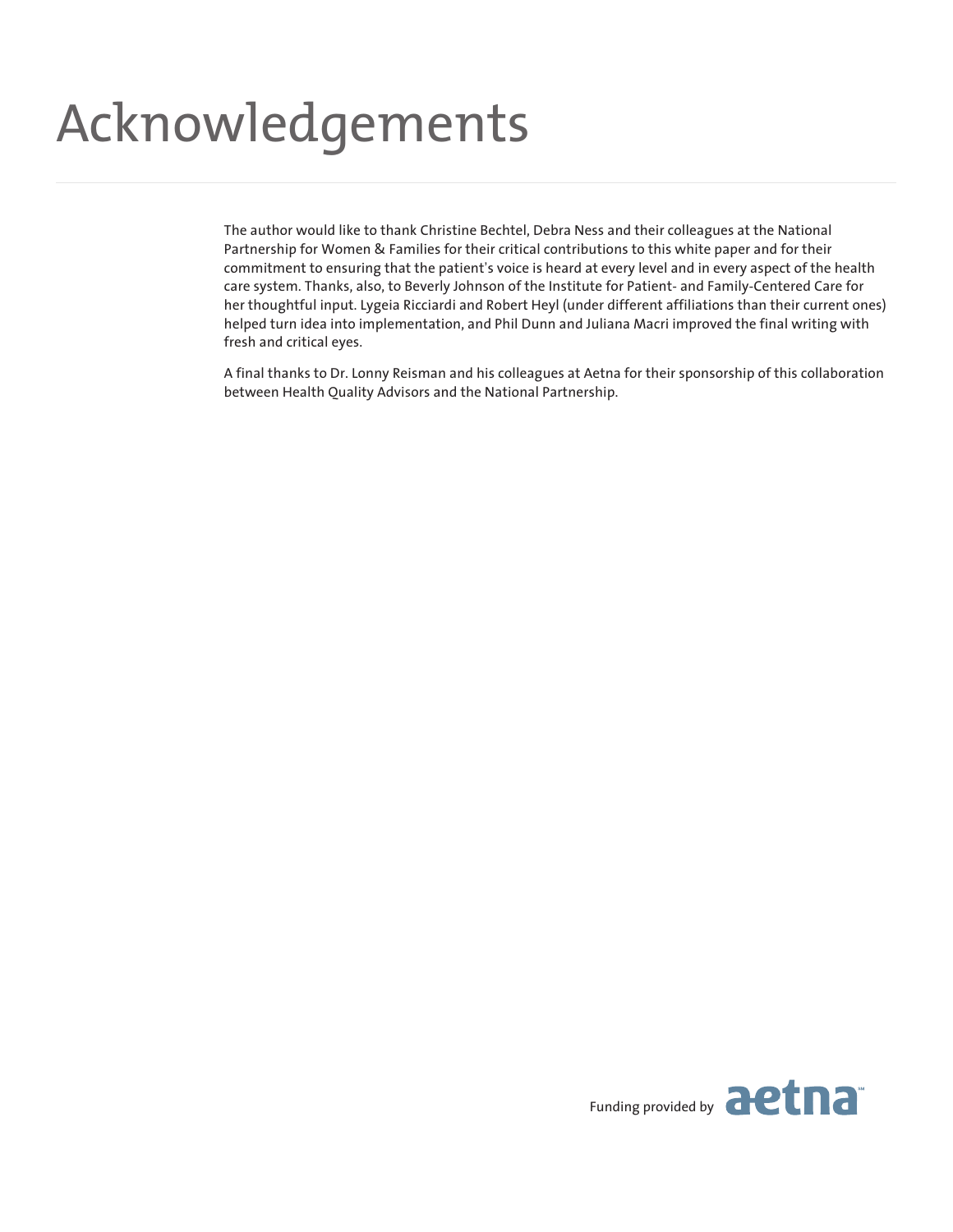## Building Patient-Centeredness in the Real World: The Engaged Patient and the Accountable Care Organization

#### By Michael L. Millenson President, Health Quality Advisors LLC

### *A Brief Guide to ACOs*

*Accountable care organizations (ACOs) went from a concept for health system reform to codified in federal law without any sort of demonstration project along the way. That led one prominent skeptic to deride ACOs as "unicorns;" that is, mythical creatures no one had ever seen. But ACOs have become real, and variants are proliferating for both Medicare and private payers.* 

*The most prominent version comes from Section 3022 of the Affordable Care Act (ACA), which established ACOs under the Medicare Shared Savings Program (MSSP). A Medicare ACO agrees to be responsible for all the care needs of a group of patients inside and outside the hospital and to be paid based on its success in achieving specific targets related to those patients' health outcomes, satisfaction and costs. Unlike in fee-forservice medicine, clinicians and the hospital have a financial incentive to work as a team to keep patients healthy and to better coordinate care.*

*The specific quality targets set ACOs apart from health maintenance organizations and other managed care arrangements. There are 33 publically disclosed quality measures related to care coordination and patient safety, preventive health services, at-risk populations and the patient experience of care.In addition, Medicare ACOs* 

The accountable care organization (ACO) began life as a catchphrase signifying a shift in the relationship between a hospital and its doctors.<sup>1</sup> By forming an ACO, a hospital and medical staff shared clinical and financial responsibility for coordinating all care in order to improve quality and lower costs. The patient's role was essentially passive, like a car door that ends up with fewer dents and nicks thanks to better management of the auto assembly line.

By contrast, the ACO model that emerged as a signature initiative of the Affordable Care Act (ACA) may not quite put patients in the driver's seat, but at least they're holding the road map. Consumer engagement, whether in the exam room or in a health care organization's boardroom, is a central element. That message is reinforced by a long list of "patientcenteredness criteria" in the final federal regulations.2 (See Sidebar: *A Brief Guide to ACOs*)

Turning a flawed and disorganized fee-for-service system into an efficient and organized system of care is often characterized as a kind of engineering challenge. That is only partly true. While carefully calibrated clinical process controls, fine-tuned financial management and innovative information technology are integral to the task, equally essential is a deliberate and sustained focus on human interactions. Rethinking the relationship between the patient and professional caregivers is a cornerstone of successful system redesign, and ACOs cannot ultimately succeed in their mission without it.

This paper examines the separate but intertwined ethical, economic and clinical concepts of patient-centeredness and how ACOs provide a structure for turning those concepts into a functioning reality. It reviews the evidence that patient-centeredness in governance, quality improvement and at the individual clinical level can significantly improve care and costs, and it looks ahead at the challenges related to making patient-centeredness an integral part of care.

Because patient-centeredness is a relatively new concept, many policymakers and providers are unaware that engaging patients in these different ways can produce significant clinical, economic and social gains. Health information technology, used appropriately, can catalyze the needed changes. The same is true of appropriate financial incentives. Finding a way to harness these forces in a systematic manner was one motivation behind the creation of the ACO in both its Medicare and private sector incarnations.

1 Elliott S. Fisher, Douglas O. Staiger, Julie P.W. Bynum and Daniel J. Gottlieb, "Creating Accountable Care Organizations: The Extended Medical Staff," *Health Affairs* 26, no. 1 (2007): w44-w57.

2 Douglas Hastings, "Value-based Payment, Accountable Care, and the ACO Final Rule: Are We Making Progress?" *Health Affairs Blog*, October 22, 2011. http://healthaffairs.org/blog/2011/10/22/value-based-payment-accountable-care-and-theaco-final-rule-are-we-making-progress/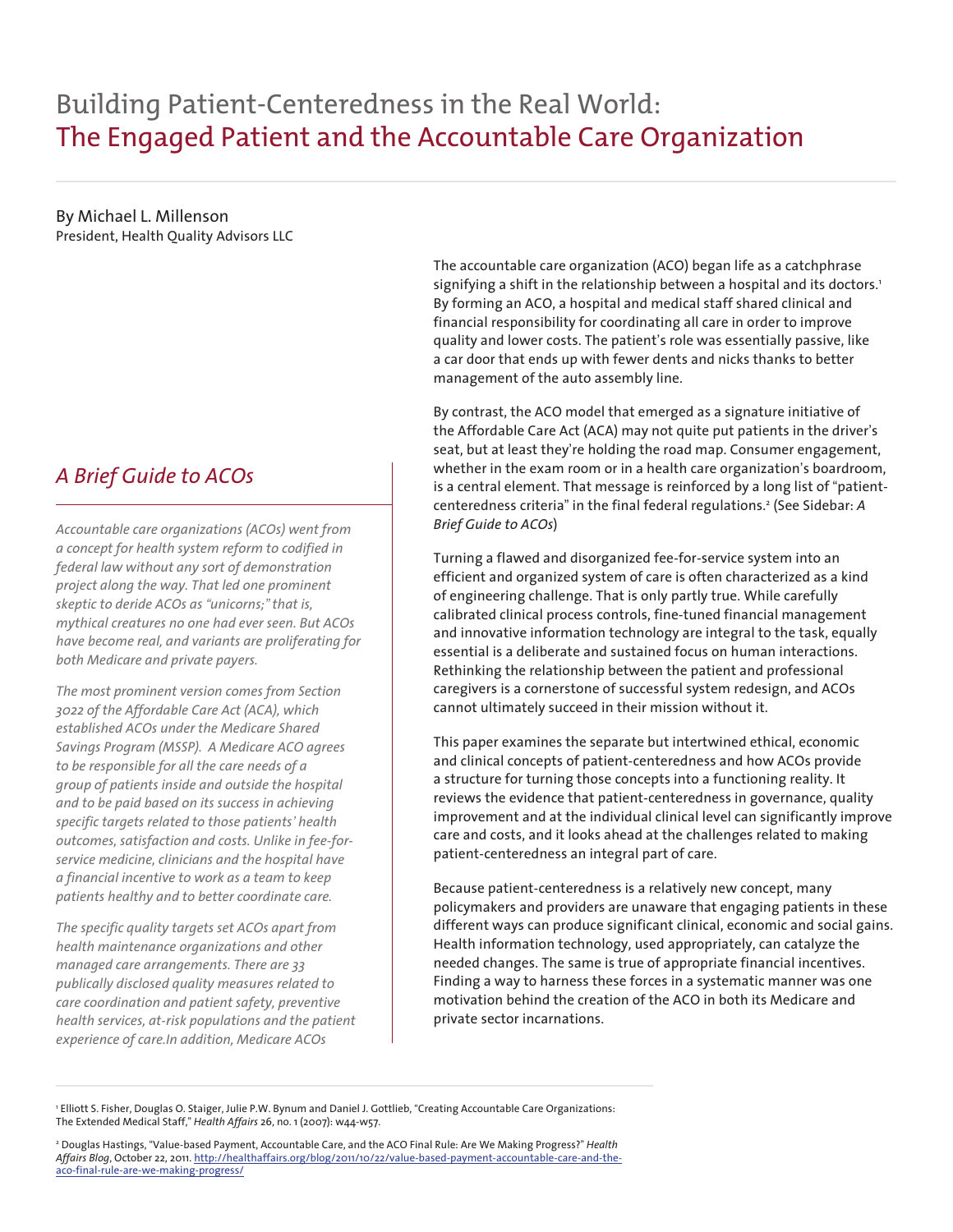*are controlled by providers, not insurers, and they commit to a long-term relationship with a patient population. ACOs must accept responsibility for at least 5,000 Medicare beneficiaries for no less than three years.*

*Providers voluntarily decide to form an ACO. The MSSP launched in April 2012 with 27 ACOs in 18 states. Earlier, CMS chose 32 more organizationally advanced groups to be part of the Pioneer ACO demonstration project run by its Innovation Center. Those ACOs have a somewhat different payment scheme ,but the same kind of quality and patientcenteredness goals.*

*Together, these ACOs and another six ACO-like organizations in a different Medicare demonstration program serve more than 1.1 million Medicare beneficiaries. Another 150 groups have applied for a July 1 launch date. CMS expects up to two million Medicare beneficiaries to receive services from up to 270 ACOs over the next three years.* 

*Regardless of the fate of the ACA, virtually every major insurer is experimenting with ACOs. Leavitt Partners identified 164 ACOs, mostly in the private sector, in a late 2011 report. Their count included 99 that are primarily sponsored by hospital systems, 38 by physician groups and 27 by insurers.*

*Effective patient engagement is widely seen as critical to reaching the ACO's quality and cost goals. The Premier health alliance, for example, encourages its members to design all ACO components from a "people-centric" perspective to foster patient engagement, activation, satisfaction and accountability for their health. Said Stacey Brown, vice president of alliance operations, "We talk about people, not patients. We don't want them to be patients. It's a philosophy."*

The high expectations for ACOs of all kinds is why they are the focus of this paper. It begins with a brief history of the patient's changing roles, examines the patient engagement requirements of Medicare ACOs and reviews the medical evidence linking patient engagement to improved outcomes. It then provides case studies of two innovative organizations that have won national recognition for integrating the patient's perspective into care. Finally, the paper reviews cultural changes inside and outside of medicine and the challenges both providers and patients must confront if patient-centeredness is to achieve its full potential to improve quality and control costs.

## *The Meaning of Patient-Centeredness*

A landmark 2001 report by the Institute of Medicine (IOM) that pronounced patient-centeredness one of six core goals of U.S. health care first brought the concept to prominence as a central element of health policy.3 (The other five goals were safe, effective, timely, efficient and equitable care.) Patient-centeredness requirements are now integral to the National Strategy to Improve Health Care Quality, laid out in the ACA and updated yearly; to innovative delivery system restructuring that affects both the public and private sectors, such as the Patient-Centered Medical Home; and to many private-sector initiatives by payers and providers alike.

Yet the meaning of "patient-centered" is an evolving one. The basic concept was traditionally defined as part of professional beneficence; that is, a doctor's duty to act for the benefit of the patient seeking care. The originators of the term "patient-centered" built on that definition, asserting that doctors should treat patients as unique human beings with physical and psychological needs, rather than as a bundle of symptoms.4

Although these professional obligations remain important, patientcenteredness as a health system goal is defined "through the patient's eyes"<sup>5</sup> and in a broader societal context. Those definitions incorporate three distinct, though intertwined, threads.

• The *ethical* concept of patient-centeredness sees patient autonomy and self-determination as basic human rights. While today that might seem self-evident, deference to physician beneficence was once so strong that it took a Supreme Court ruling at the start of the 20th century to compel doctors to simply inform patients in advance what surgery they had decided to perform.<sup>6</sup> The case involved a surgeon who removed a woman's ovaries

3 Institute of Medicine, *Crossing the Quality Chasm: A New Health System for the 21st Century* (Washington, DC: National Academy Press, 2001). http://www.jopm.org/evidence/reviews/2011/06/21/spock-feminists-and-the-fight-for-participatory-medicine-a-history/

4 Enid Balint, "The Possibilities of Patient-Centered Medicine," *The Journal of the Royal College of General Practitioners* 17, no. 82 (1969): 269-276.

5 Margaret Gerteis, Susan Edgman-Levitan, Jennifer Daley, and Thomas L. Delbanco, eds., *Through the Patient's Eyes: Understanding and Promoting Patient-Centered Care* (San Francisco: Jossey-Bass, 1993).

6 Michael L. Millenson, "Spock, Feminists and the Fight for Participatory Medicine: A History," *Journal of Participatory Medicine* 3 (2011).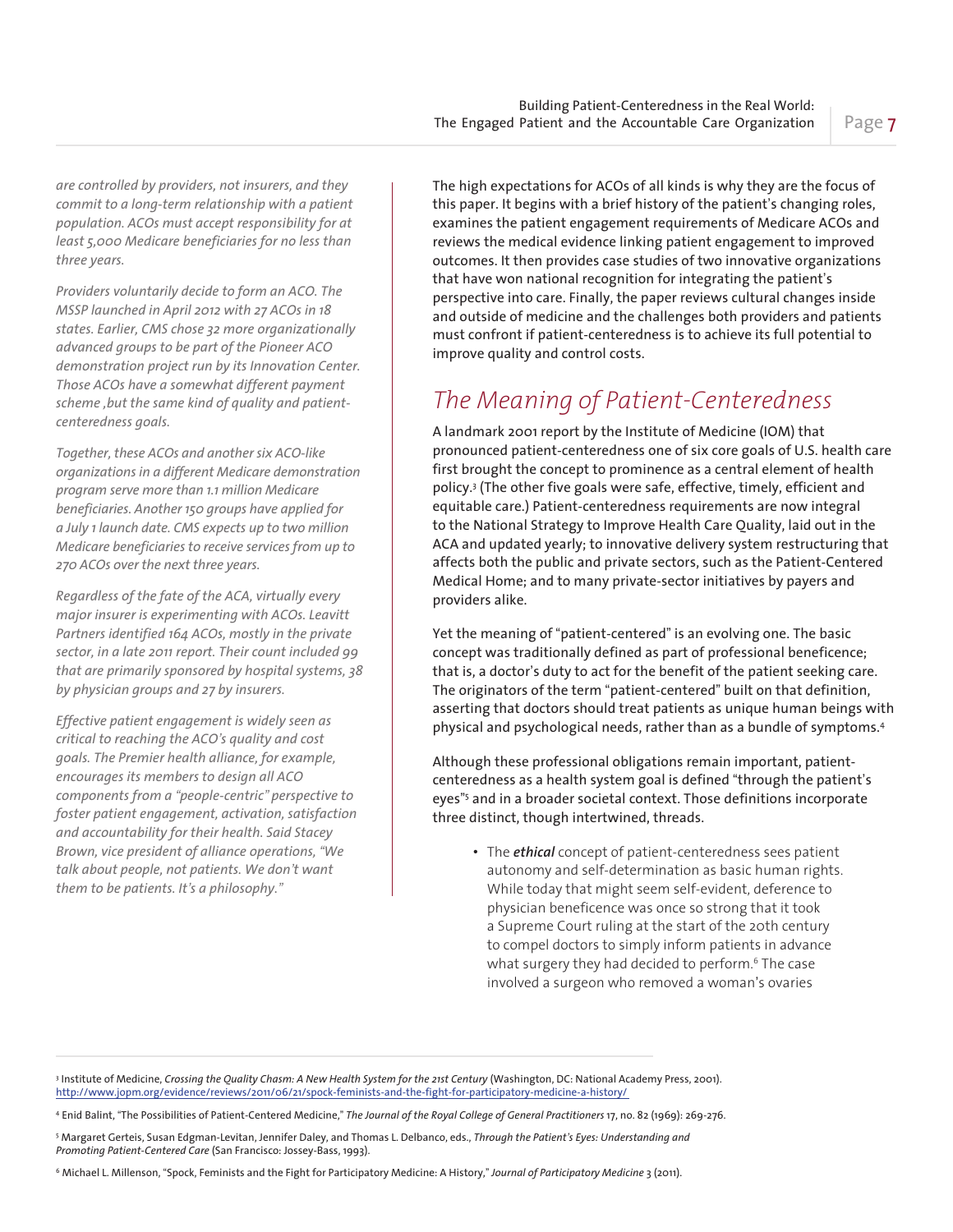to treat her epilepsy without telling her of his plans; he argued he acted properly because she might have resisted the care she needed had he been more candid. The Court disagreed, with one justice famously writing that invading a citizen's body without that person's consent amounted to assault.

Yet it was not until the 1950s that doctors were legally required to disclose potential harms as well as benefits of a procedure, and it was not until the 1960s and 1970s, as the civil rights and feminist movements swept the country, that a nascent "patient rights" movement also took hold. During that era, courts ruled that the disclosure of harms and benefits must be in plain English, with the extent of disclosure "measured by the patient's need.7 And hospitals agreed that patients had the right to know the names of all the doctors treating them.

By the 1990s, disability rights activists popularized a slogan that made clear they were not simply the objects of clinical good intentions: "Nothing about us without us." Transferred to the context of the individual clinical encounter, that became, "Nothing about me without me.8 Over time, the language of patient rights has changed to include terms such as "patient- and familycentered care" and "person-centered care."

Medicare ACO regulations, citing work by the IOM and the National Partnership for Women & Families, refer to patient-centeredness as "care that incorporates the values of transparency, individualization, recognition, respect, dignity and choice in all matters, without exception, related to one's person, circumstances and relationships in health care."

• The *economic* concept of patient centeredness, revolving around service providers and consumers in a health care marketplace, is a more recent idea that has grown steadily in importance. Doctors and patients have wrangled over fees since Hippocrates made his first house call, but consumerism today connotes a concern about both costs and benefits. As early as 1974, an IOM report endorsed the publication of outcomes measures "so consumers can be informed of the relative effectiveness of various health providers and make their choices accordingly."<sup>9</sup>

7 Cobbs v. Grant, 8 Cal. 3d 229 (1972), http://www.lawandbioethics.com/demo/Main/LegalResources/C5/Cobbs.htm

9 Institute of Medicine, *Advancing the Quality of Health Care* (Washington, DC: National Academy Press, 1974), 1-4.

<sup>8</sup> Tom Delbanco, Donald M. Berwick, Jo Ivey Boufford, Susan Edgman-Levitan, et al., "Healthcare in a Land Called PeoplePower: Nothing About Me Without Me," *Health Expectations* 4, no. 3 (2001): 144-150.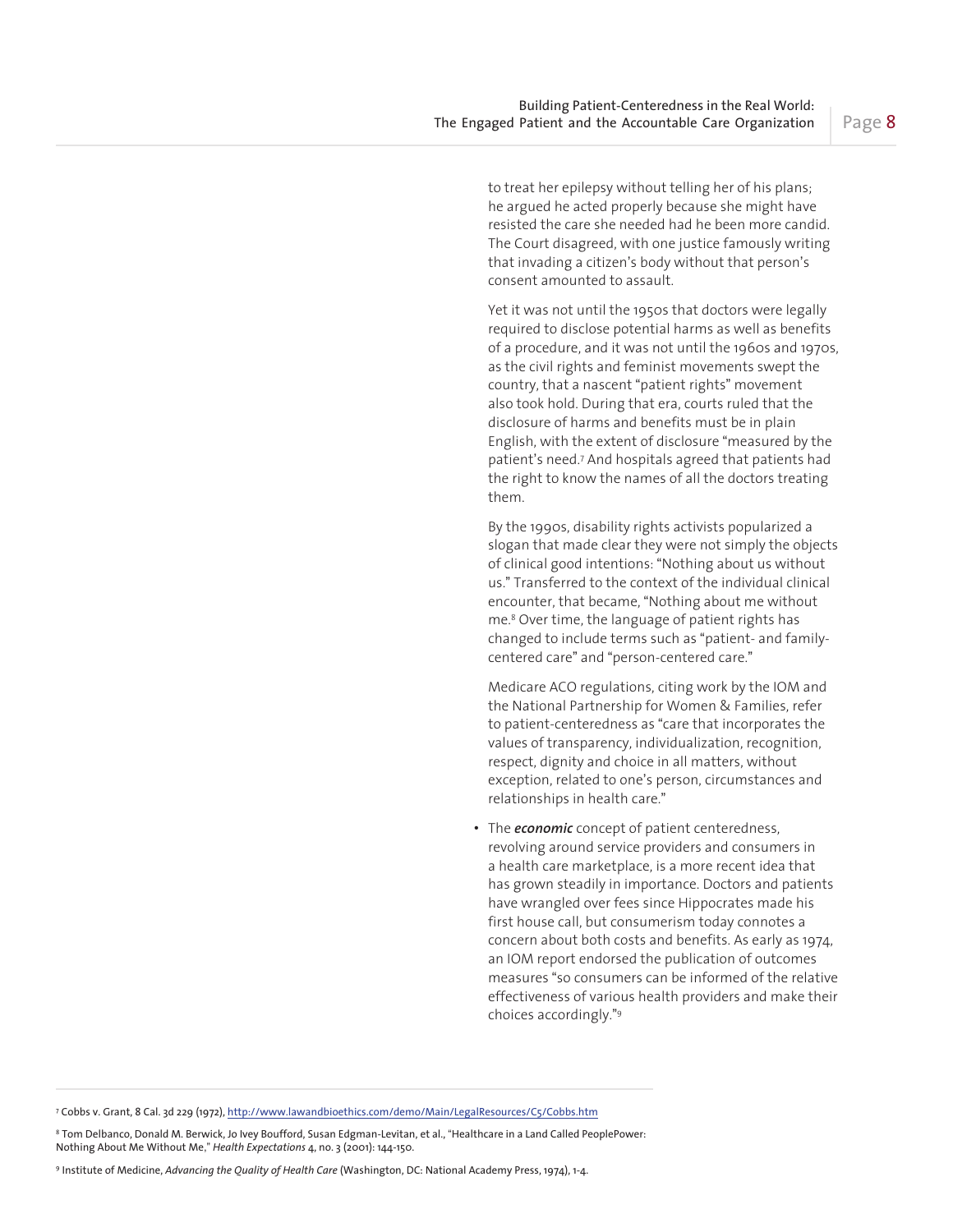Transparency of quality and cost information is intended to encourage patients-as-consumers to go to doctors and hospitals that provide the greatest value. (Value-based purchasing is one of the goals of the ACA as a whole.) And, of course, the ACO itself is an innovation anchored in marketplace principles, since a core ACO characteristic is the assumption by providers of financial risk for meeting quality and cost benchmarks.

• The *clinical* concept of patient-centeredness as an independently important measure of and significant contributor to successful treatment represents perhaps the greatest break with the past. Avedis Donabedian, the originator of the measurement triad of structure, process and outcome for evaluating clinical quality, proposed a patient-centric definition in 1966. He wrote: "[T]he effectiveness of care…in achieving or producing health and satisfaction, as defined for its individual members by a particular society or subculture, is the ultimate validator of the quality of care."<sup>10</sup>

Patients' experience of care and patient-reported functional outcomes began to be measured in validated clinical formats only in the 1980s. As time went on, research has shown that patients' and physicians' perceptions of outcomes differed and taking into account patients' self-perceptions of health status could lead to more effective interventions.<sup>11</sup> Meanwhile, other studies that showed treatment decisions were frequently shaped more by doctor preferences than by the evidence gave rise to an emphasis on patient preferences and values being part of a shared decision-making structure.

It is not intuitively obvious how to weave together these disparate ideas in order to create a patient-centered delivery system. For that reason, detailed infrastructure set out in the federal requirements for Medicare ACOs can serve as a guide to all stakeholders, whether or not they are participating in the federal program.

## *Rules to Turn Patient-Centeredness into Reality*

Historically, patients have not been engaged in the design of new health care delivery models. But when the National Partnership for Women & Families asked consumers what they consider "patient-centered" health care, their answers fell into four categories:<sup>12</sup>

<sup>10</sup> Avedis Donabedian, "Evaluating the Quality of Medical Care," Milbank Memorial Fund Quarterly 44, no. 3 (1966): 166-203.

<sup>12</sup> Christine Bechtel and Debra L. Ness, "If You Build It, Will They Come? Designing Truly Patient-Centered Health Care," *Health Affairs* 29, no. 5 (2010): 914-920.

<sup>11</sup> Alvin R. Tarlov, John E. Ware, Sheldon Greenfield, Eugene C. Nelson, et al., "The Medical Outcomes Study: An Application of Methods for Monitoring the Results of Medical Care," *JAMA* 262, no. 7 (1989): 925-30.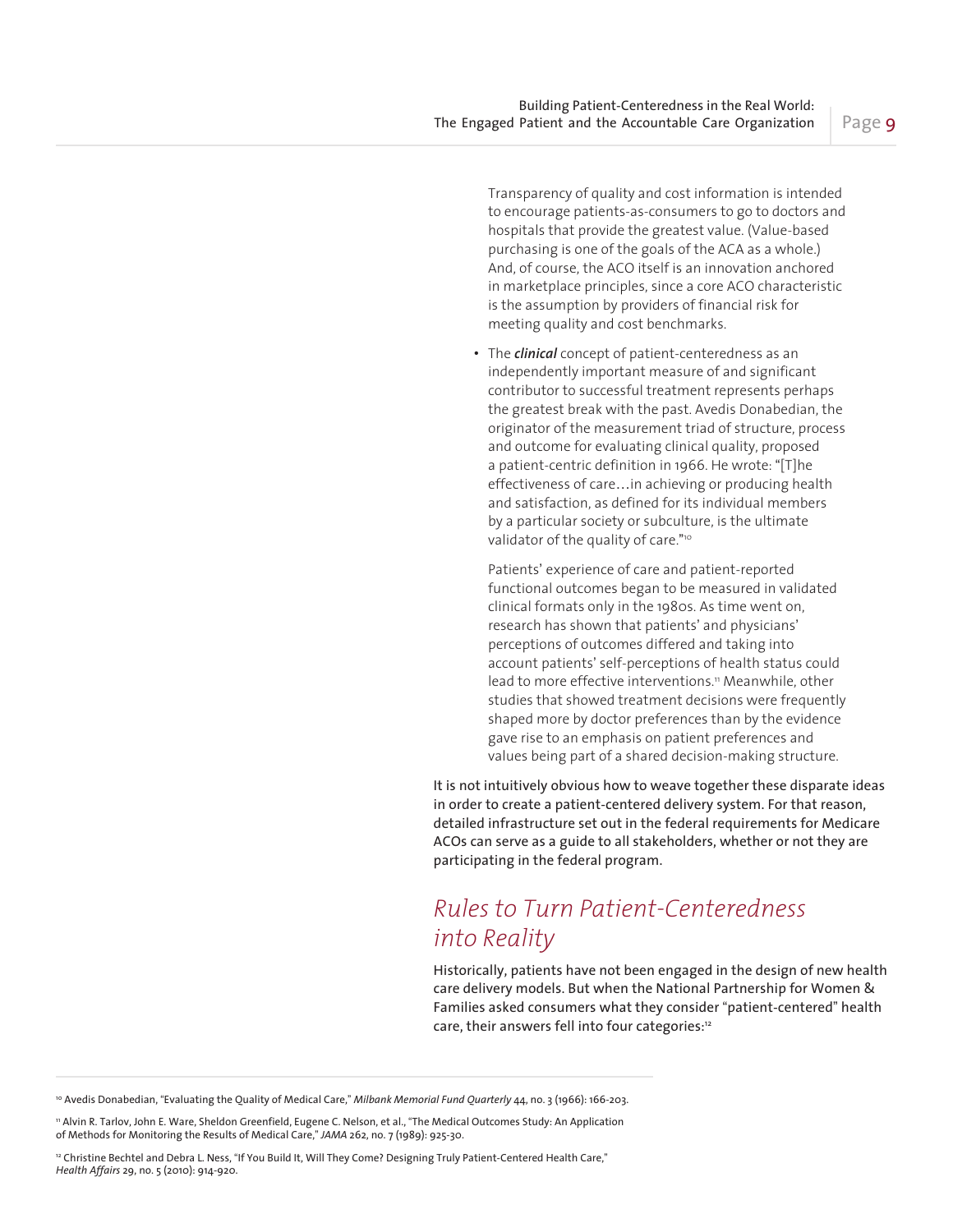- *Whole-person care* (clinicians understand the full range of factors affecting a patient's ability to get and stay well and treatment recommendations align with patients' values, life circumstances and preferences)
- *Coordination and communication* (providers organized in teams, effective communication among care providers and smooth transitions between settings)
- *Patient support and empowerment* (e.g., expanding patients' and caregivers' capacity to get and stay well and support for self-management tools and services)
- *Ready access* (e.g., getting appointments promptly and accommodating barriers such as language or physical or cognitive problems)

For health care organizations to fulfill these consumer expectations about patient-centeredness within an ethical, economic and clinical context, the patient's voice must become an integral part of three core functions: 1) governance and policies; 2) quality improvement activities; and 3) individual patient-clinician interactions. The patient-centered/ person-centered requirements for ACOs that are part of Medicare begin to enable that kind of commitment by providing detailed and actionable guidance in all three areas:

1) *Governance-level requirements* focus on the ACO as an organization. One requirement reads:

Patient-centered care must be promoted by the ACO's governing body and integrated into practice by leadership and management working with the organization's health care team.<sup>13</sup>

The Centers for Medicare & Medicaid Services (CMS) insists the patient's voice be heard in the boardroom in order to influence how care is delivered in the exam and hospital rooms. Each ACO in the Medicare Shared Savings Program must include one fee-for-service Medicare beneficiary who receives care from the ACO. (Retired hospital execs and former medical staff are excluded.) In CMS's Pioneer ACO program, the ACO must also include a consumer advocate, although the beneficiary and advocate could be the same individual. (There are exemptions in certain cases where state laws on medical practice governance might conflict.)

2) *Quality improvement activities* address the actual care provided. That care should "incorporate the values of transparency, individualization, recognition, respect, dignity and choice in all matters, without exception, related to one's person, circumstances and relationships in health care."

ACOs must promote *evidence-based medicine* with a patient-centric focus, using guidelines that "cover diagnoses with significant potential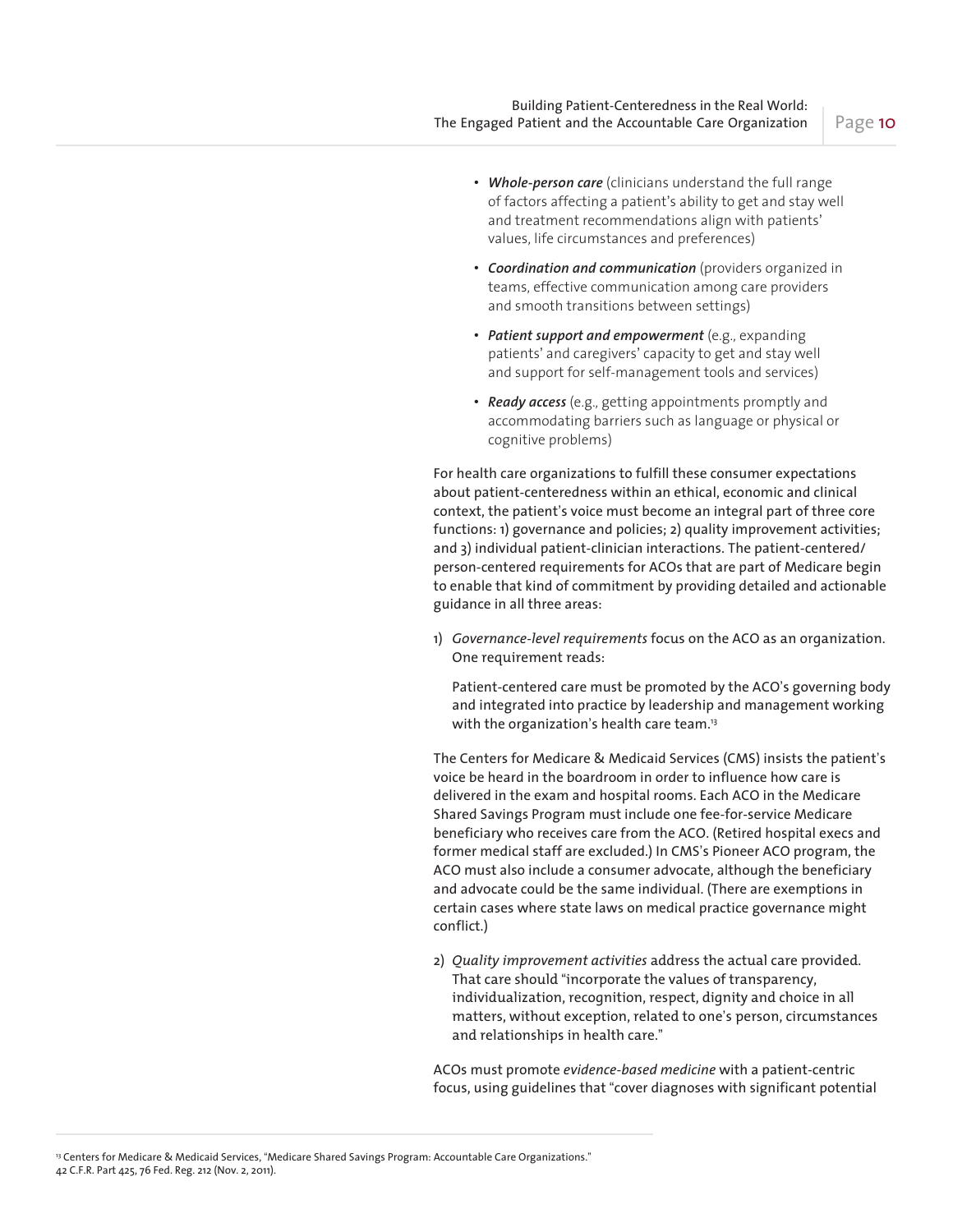Page 11

### *The Patient Will See You Now: A Doctor Reflects on His Training and Practice*

**Dr. John Krueger is a practicing family physician who is employed as the Medical Director of Quality Management for the Cherokee Nation Health Service in Oklahoma and was a George W. Merck Fellow at the Institute for Healthcare Improvement. A longer version of this essay appeared in the Dec. 28, 2011 issue of the** *Journal of Participatory Medicine* **and is excerpted with permission.**

*"Health care," as I would come to experience it as a medical student and physician, was very different than I had imagined it. When I heard patients complain about their medical care, it was hardly ever about the lack of technical care or competence. Instead, it followed a common theme: "He just didn't seem like he cared."*

*During medical school education, the patient's story was relegated to the category of "poetry" or "essay." Health care valued technical competence more than these stories. As I listened and learned, becoming increasingly proficient in medicine, I kept looking for what had inspired me to become a physician in the first place. And I was having trouble finding it!* 

*As I entered practice, the more the pressures of a busy medical office competed for my ability to participate in the patient's story, the less effective I found myself as a healer and the less joy I found in medicine. Practicing rural family medicine helped me discover that patients often come to physicians with much more than just medical problems. They brought legal, marital, spiritual, financial, educational issues, and more. I discovered that I could solve as many* 

for the ACO to achieve quality improvements, taking into account the circumstances of individual beneficiaries." ACOs also must communicate clinical knowledge about evidence-based medicine to patients.

As noted earlier, patient-centeredness must also be "integrated into practice by leadership and management, working with the organization's health care teams." It's a requirement with real teeth: prospective ACOs must tell CMS how they'll comply and ensure compliance by participating providers and suppliers.

ACOs must also be able to report internally on quality and cost metrics related to patient-centered care, and CMS suggests they invest in population health data management systems or clinical reminder systems to help meet this goal.

- 3) *Individual level patient-clinician interactions* relate to the "active participation of patients and their families in the process of making medical decisions." (See Sidebar: *"The Patient Will See You Now"* ) Specific "patient engagement" requirements include:
	- *Evaluating the health needs* of the ACO's population, taking into account factors such as race, gender, sexual orientation, disability and income status. There's also a push to foster health literacy. One in three patients struggles with tasks such as understanding a short set of instructions.14 The more serious or numerous the medical issues, the more difficult it can be even for well-educated individuals to decipher complex health information.
	- *Patient engagement in shared decision-making,* including support and tools allowing patients to assess the merits of various treatment options in the context of their own "values and convictions."
	- *Written standards for clear communication* to beneficiaries and for providing them access to their medical records.

*Coordinating care* requires ACOs to identify high-risk individuals and develop individualized care plans tailored to health and psychosocial needs and respectful of patient preferences and values. Use of surveys that track patients' self-reported physical and mental health before and after treatment are not required, but the regulations implicitly encourage them. ACOs must also identify "community and other resources to support the beneficiary" in following the plan.

*Health information technology* (HIT) can be a critical enabler of patient engagement. Even a partial list of interventions includes patient portals linked to the electronic medical record, secure messaging capabilities between doctors and patients, shared decision-making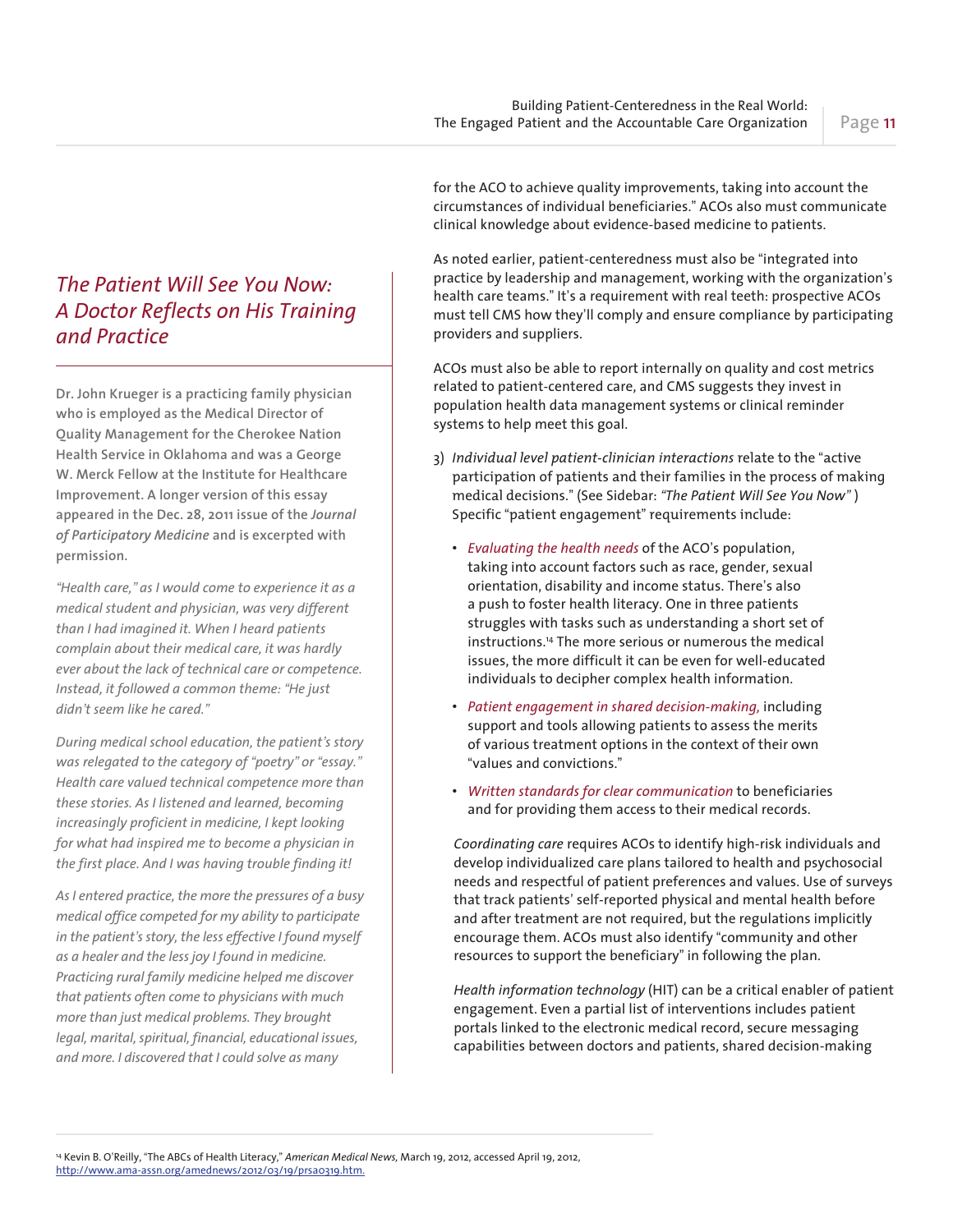*health problems with a car ride, phone call, letter, or chain-saw as I could with penicillin.* 

*My eyes were opened to the story of the patient, and what care they expect and need at this moment in their story. My fascination grew with the idea that the patient's life is a story in which health care only intermittently plays a role. Care meant something more.*

*Though medicine is necessarily standards driven, we often thrust these on patients without their full understanding or engagement. And this approach tends to set up a dependent relationship. If it occurs without kindness, caring, and respect, patients may even perceive it as a form of harm, and either avoid care or disengage completely. And when it is unwelcome, it creates antagonism, yet another form of harm.* 

*But, with my hand on the doorknob, the simple "Oh by the way…" offered up by the patient at the conclusion of an office visit invites me to delay my agenda and just listen. I am offered a chance to become a part of the patient's story, where the patient is at the center and I am being asked to care. It is in the "oh by the way" moment when I discover that a "normal appearing" woman is abused by a model citizen husband; a spouse's alcoholism is driving a family apart; a teenager has been taking her mother's pain medications; and I learn how depressed and close to suicide the seemingly carefree successful father of three is as his business descends into bankruptcy and his marriage into divorce….*

*Pauses such as the hand on the doorknob can be transitional points to discovery and relationship…. Health care providers must embrace the goals of improved safety, efficiency, effectiveness, and timeliness, but must also realize that health care does not own health and care. If it is owned by anyone, it is owned by patients. We need to include patients as we listen, learn, and redesign our current systems of care with them and for them.*

tools, devices enabling remote monitoring of patient health and a plethora of mobile "apps."

Because focusing on patient-centeredness is a relatively new development, these requirements may strike some as arbitrary. In fact, they are backed by a great deal of evidence showing they can help improve individual and population care and control costs. A brief review of that evidence follows.

## *The Evidence for Engagement*

Clinicians have historically pursued patients' welfare via a predominantly provider-centered model of care.15 But there is good evidence that involving patients and families in redesigning care can produce a wide range of quality, safety and financial improvements. Some examples include:

- *Dana-Farber Cancer Institute (DFCI),* Boston, has more than 400 active patient and family advisors. Spurred by a highly publicized patient death from an avoidable error in the mid-1990s, the organization became a national leader in involving patients and families in making care safer. Patient and family advisors help shape virtually every aspect of the organization, including safety and quality improvement, facility design and the hospital's management priorities. Their work has led to a profound culture shift, as staff moved from skepticism to "wonder[ing] how they ever ran Dana-Farber without having patients and families deeply involved." The collaborative culture has contributed to more than a decade free of fatal medication errors.16
- *Contra Costa Regional Medical and Health Centers,*  Martinez, California, worked with patient and family advisors, staff, and community agencies to redesign emergency behavioral health services. The facility trimmed hundreds of staff hours from administrative processes (leaving more time for patients), cut care delays and reduced by half the number of psychiatric patients leaving the emergency department prior to receiving care. Meanwhile, 90 percent of those emergency patients were sent back to the community with a full discharge plan, up from 50 percent previously.17
- *University Health Systems of Eastern Carolina,* Greenville, North Carolina, has embedded a culture of patient-family partnerships across the organization. Since integrating

<sup>15</sup> Christine Laine and Frank Davidoff, "Patient-Centered Medicine: A Professional Evolution," *JAMA* 275 (1996):152-156.

<sup>16</sup> James L. Reinertsen, Maureen Bisognano and Michael D. Pugh, *Seven Leadership Leverage Points for Organization-Level Improvement in Health Care, 2nd Edition* (Cambridge, MA: Institute for Healthcare Improvement, 2008).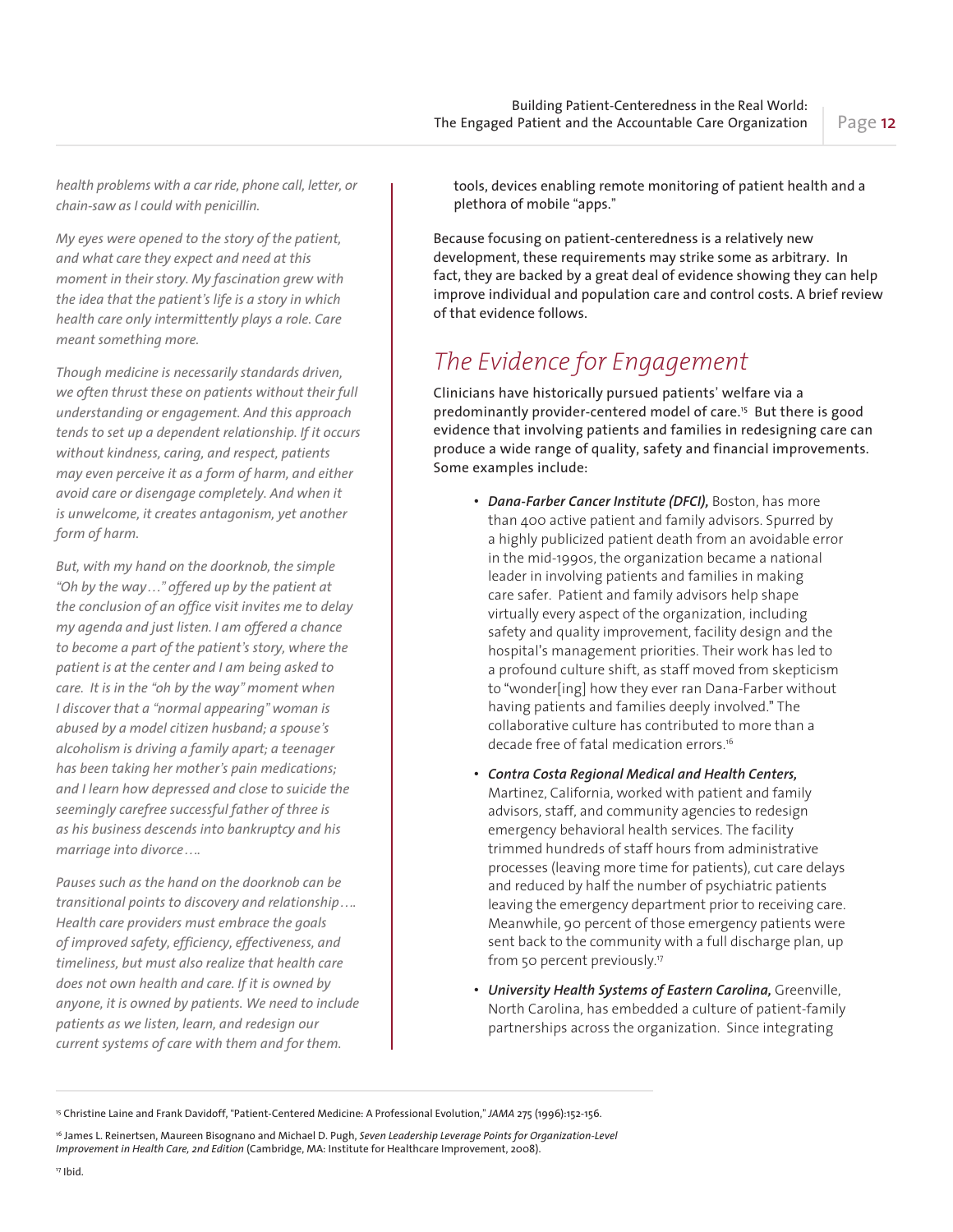#### Table 1: **Contextual factors affecting clinician-patient/family communications**

#### **Diesase related factors**

- Type of cancer
- Stage of disease
- Comorbid conditions
- Overall health status

#### **Social factors**

- Social support
- Prejudice and bias based on race, ethnicity, social class, or other factors

#### **Cultural factors**

- Cultural beliefs, values, and expectations
- Adaptation and assimilation

#### **Communication media**

- Use of electronic communication
- Access to and use of the Internet
- Media coverage of health topics

#### **Health care delivery factors**

- Environment (noise, privacy)
- Organization (scheduling, etc.)
- Access to multidisciplinary teams, hospice, navigation programs, and clinical trial protocols

#### **Societal factors**

- Access to care, transportation, insurance
- Legal and regulatory factors (informed consent, disclosure of private information, assisted suicide)
- Eligibility for specific health services (palliative care)

Source: Epstein and Street<sup>24</sup>

patient-family advisors into improvement programs patient, staff and physician satisfaction increased; nurse turnover decreased from 15 percent in 2008 to 5 percent in 2011; hospital-acquired infections have decreased by half in the past two years; serious safety events have decreased 73 percent since 2007; and the eight-hospital system achieved 94 percent optimal care in publicly reported measures.18

Implementing patient engagement at the individual clinical level poses its own set of challenges. New habits of information sharing, relationship building and shared decision-making inevitably feel strange at first, involving changes that are "stressful and challenging for both patient and physician."19 Yet a recent *JAMA* commentary illustrated why engaging patients as partners can be so powerful:

Excellent medical care combines sophistication in scientific knowledge with equally sophisticated communication skills to understand the needs of the individual patient, to address his/her feelings and concerns with sensitivity and compassion, and to educate patients about their choices in care….The benefit of good communication on patient care and outcomes is unequivocal.<sup>20</sup>

One benefit is better self-management of chronic disease.<sup>21</sup> Chronic illness accounts for more than eight of every ten dollars spent by Medicare;<sup>22</sup> as the number of chronic conditions per beneficiary increases, so, too, do total Medicare expenditures, In 2005, they went from an average of \$7,000 for patients with one chronic condition to \$15,000 for two conditions to \$32,500 for three.

Better communication can improve clinical outcomes in ills such as diabetes, hypertension and cancer.23 Diabetes affects about one-quarter of Medicare beneficiaries, costing about \$13,000 per beneficiary in 2005, and about half of diabetics also have hypertension. Cancer affected six percent of beneficiaries and cost about \$16,000 per beneficiary in 2005. (For factors affecting communication related to cancer care, see Table 1.)

More broadly, studies show "unequivocal and significant relationships" between doctor-patient communication and patient outcomes such as

#### 18 Ibid.

19 Stephanie J. Lee, Anthony L. Back, Susan D. Block and Susan K. Stewart, "Enhancing Physician-Patient Communication," *Hematology* (2002): 464-83.

<sup>20</sup> Wendy Levinson and Philip A. Pizzo, "It's About Time: Patient-Physician Communication," JAMA 305, no. 17 (2011): 1802-1803.

21 Wendy Levinson, Cara S. Lesser and Ronald M. Epstein, "Developing Physician Communication Skills for Patient-Centered Care," *Health Affairs* 29, no. 7 (2010): 1310-1318.

<sup>22</sup> Kathleen M Schneider, Brian E O'Donnell, and Debbie Dean, "Prevalence of Multiple Chronic Conditions in the United States Medicare Population," *Health and Quality of Life Outcomes* 7, no. 82 (2009).

23 Ibid.

24 Ronald M. Epstein and Richard L. Street, *Patient-Centered Communication in Cancer Care: Promoting Healing and Reducing Suffering,* NIH Publication No. 07-6225 (Bethesda, MD: National Cancer Institute, 2007).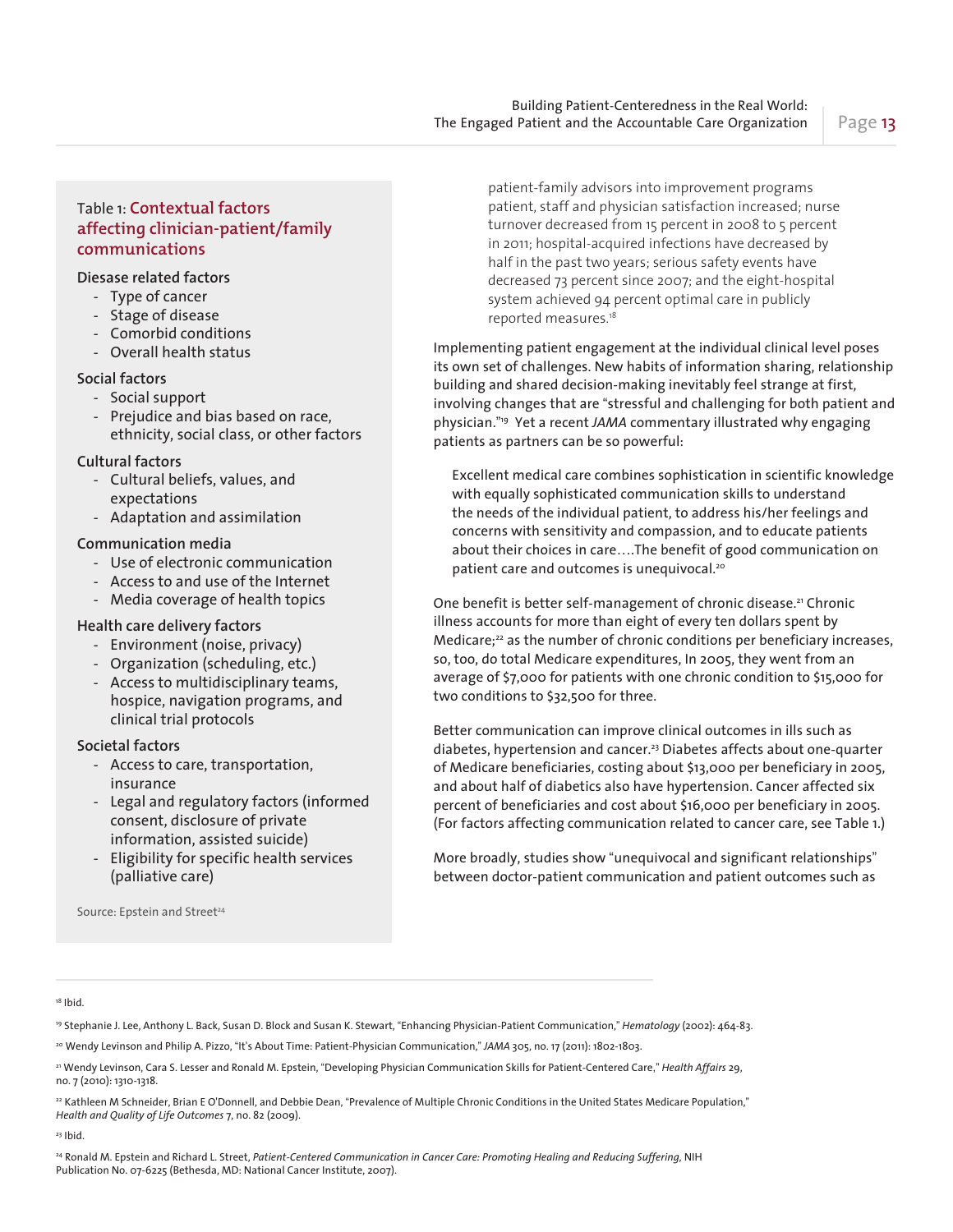#### Table 2: **Health Outcomes**

Survival and disease-free survival

- Prevention and early detection of cancer
- Accurate diagnosis and completion of evidence-based treatment
- Maintenance of remission

Health-related quality of life

- Functioning: cognitive, physical, mental, social and role
- Well-being: physical, emotional
- Health perceptions

#### **Societal outcomes**

Cost-effective utilization of health services Reduction in disparities in health and health care

Ethical practice (e.g., informed concent)

Source: Epstein and Street<sup>24</sup>

psychological and functional status and symptom recovery.25 26 Effective patient-centered communication is associated with fewer diagnostic tests, fewer referrals and fewer subsequent office visits.<sup>27</sup> It helps physicians use time more efficiently, avoid professional burnout and increase professional fulfillment.28 (For a longer list of outcomes, see Table 2)

ACOs must also consider how gender, ethnic and other differences can affect communication. For example:

- Women are more likely than men to respond to emotional messages with social consequences for themselves or those close to them, whereas men are more influenced by unemotional messages emphasizing personal physical health consequences.29 A collaborative relationship with the physician also seems to have a greater impact on adherence for women than for men.30
- Korean-Americans and Mexican-Americans are more likely to favor a family-centered model of medical decision-making rather than the individual patient model favored by most African-Americans and European-Americans.31 Those of Pacific, East Asian and Indian Asian ethnicity are more likely to want the doctor to make the decisions.32
- Elderly patients may be less likely to express a desire to be "involved" with care decisions, but may become much more confident about the care they receive after clinicians take the time to make them partners in those decisions.33

To be sure, better communication does not by itself produce a patientcentered health care system. As mentioned earlier, that requires involving patients and families in governance, clinical systems and

25 Moira A. Stewart, "Effective Physician-Patient Communication and Health Outcomes: A Review," *CMAJ* 152, no. 9 (1995): 1423–1433.

<sup>26</sup> Rainer S. Beck, Rebecca Daughtridge and Philip D. Sloane, "Physician-Patient Communication in the Primary Care Office: A Systematic Review," *Journal of the American Board of Family Practice* 15, no. 1 (2002): 25-38.

27 Moira Stewart, Judith B. Brown, Allan Donner, Ian R. McWhinney, et al., "The Impact of Patient-Centered Care on Outcomes," *Journal of Family Practice* 49, no. 9 (2000): 796-804.

28 Anthony L. Back, Robert M. Arnold, Walter F. Baile, James A. Tulsky, et al., "Approaching Difficult Communications Tasks in Oncology," *CA: A Cancer Journal for Clinicians* 55, no. 3 (2005): 164-177.

29 Punam A. Keller and Donald R. Lehmann, "Designing Effective Health Communications: A Meta-Analysis," *Journal of Public Policy & Marketing* 27, no. 2 (2008): 117–130.

3º Alexis Arbuthnott and Donald Sharpe, "The effect of physician-patient collaboration on patient adherence in non-psychiatric medicine," *Patient Education and Counseling* 77, no. 1 (2009): 60-67.

31 Leslie J. Blackhall, Sheila T. Murphy, Gelya Frank, Vicki Michel, et al., "Ethnicity and Attitudes Toward Patient Autonomy," *JAMA* 274, no. 10 (1995): 820-825.

32 Timothy Kenealy, Felicity Goodyear-Smith, Susan Wells, Bruce Arroll, et al., "Patient Preference for Autonomy: Does it Change as Risk Rises?" *Family Practice* 28, no. 5 (2011): 541-544.

33 David Burton, Nicholas Blundell, Mari Jones, Alan Fraser, et al., "Shared Decision-Making in Cardiology: Do Patients Want It and Do Doctors Provide It?" *Patient Education and Counseling* 80, no. 2 (2010): 173-179.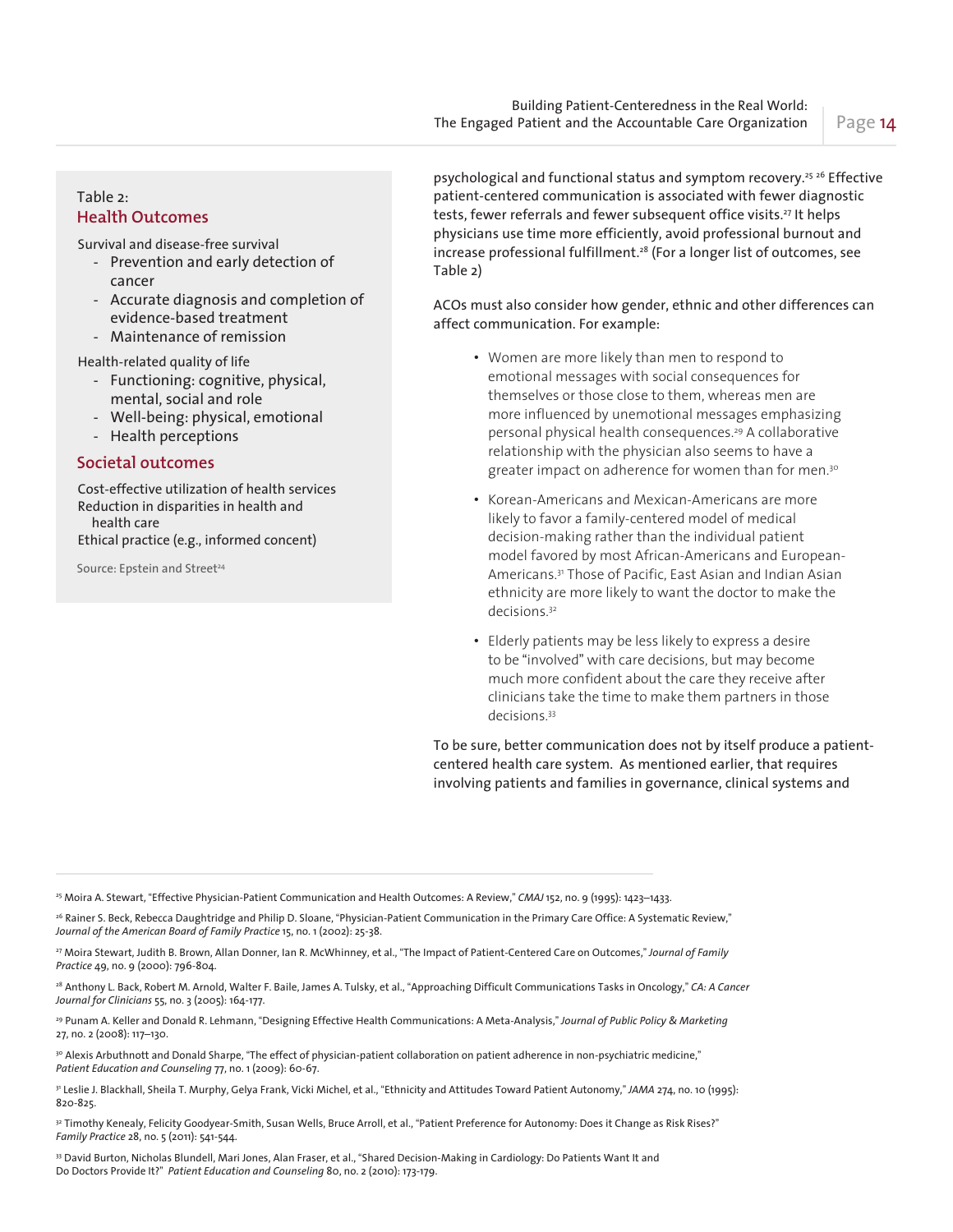individual care. But better communication builds trust, "the essential foundation" of patient-centeredness.34 Because ACOs take on financial and clinical responsibility for an enrolled population, trust is critical to assuring patients they can stay within the ACO and still get the best care.

However compelling the evidence for all the aspects of patientcenteredness may be, making them part of an organization's governance and of its patient care processes remains a formidable challenge. Yet turning these sometimes complex concepts into an everyday clinical reality can and is being done.

### Intent Becomes Implementation: *Two Case Studies*

**Mercy Clinics, Inc., Des Moines, and the Patient- and Family-Centered Care program at the University of Pittsburgh Medical Center**'**s Magee-Womens Hospital have each been recognized nationally as successful innovators. Whether it is Mercy**'**s unique chronic disease outreach or Magee-Womens**' **path-breaking orthopedic program, both institutions have enhanced quality, patient satisfaction and cost-effectiveness through comprehensive efforts that put the patient at the center.** 

### *Mercy Clinics Inc., Des Moines, Iowa*

Employing a care manager to work with chronic disease patients is not uncommon. What has made the health coach program at Des Moinesbased Mercy Clinics, Inc. a national model is a sophisticated, high-tech and high-touch approach that uses patient-centeredness to improve quality and lower costs.35

The multispecialty group employs more than 150 physicians to handle some 900,000 patient visits annually at more than 50 clinics in urban and rural areas of Iowa. Owned by Mercy Medical Center, part of the Catholic Health Initiatives system, the medical group began a sweeping practice redesign in 2004 with seven goals: a whole person orientation; systems to ensure patients receive proper care; registries to track patients; team-based care; self-management support; safety ensured by processes; and improved access.

34 Bechtel and Ness, "Designing Truly Patient-Centered Health Care," 914-920.

35 The description of the Mercy Clinics program and quotes from Mercy employees are taken from the following sources: David Swieskowski, "Office-Based Health Coaches: Creating Healthier Communities," *Group Practice Journal* (2008): 41-45.; "Mercy Clinics: The Medical Home," Group Practice Journal (2008), adapted from the 2007 Mercy Clinics, Inc. Acclaim Award Application.; David Swieskowski and Kelly Taylor, "A Care Setting Experience with Shared Decision Making," (presented at the Foundation for Informed Medical Decision Making Research & Policy Forum, Washington, DC, January 26, 2011).; Tracy G. Wetzel, "Health Coaching," *Hospitals & Health Networks,* May 2011, 20-24; Kent Darr, "Coaching Better Health at Mercy Clinics," *Business Record,* Des Moines, Iowa, August 26, 2011, accessed at, http://www.businessrecord.com/print.asp?SectionID=38& SubsectionID=101&ArticleID=14823; Del Konopka, education coordinator, Mercy Clinics, personal communication with author, March 6, 2012.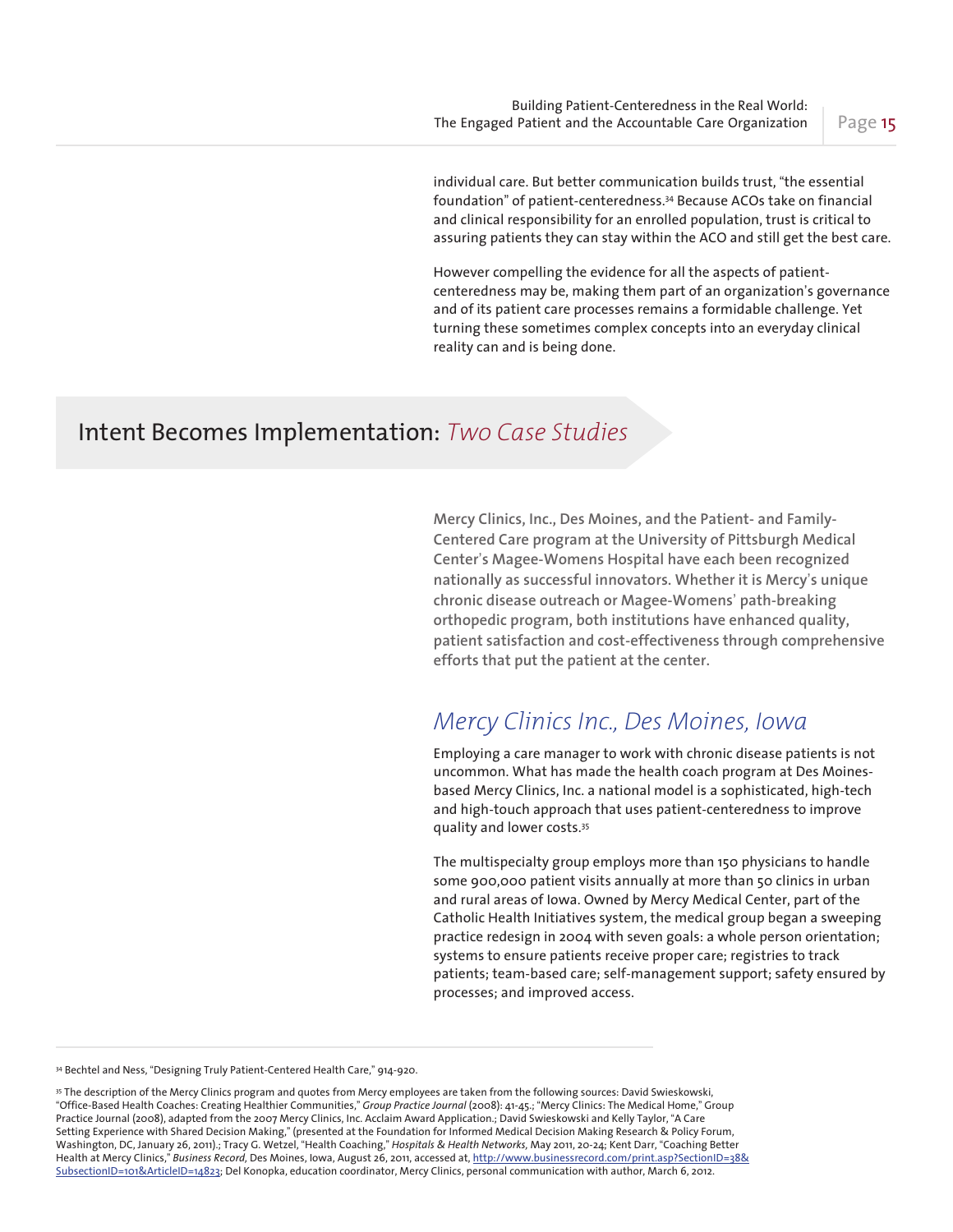"Physician office-based health coaches" (their formal title) are registered nurses who complete a 28-hour certification course that includes training in motivational interviewing and other behavior change techniques. "One of the important things about the program is that it's based on patient needs and wants," said Kelly Taylor, Mercy Clinics' director of quality.

This focus on effective "high touch" interactions with chronically ill patientsis matched by a similar approach to health information technology. An electronic registry is critical. It creates patient summary

> reports; actionable lists for patients who may be overdue for care or who are not meeting outcome goals; physician-level performance reports linked to evidence-based medicine criteria; and documentation of compliance with pay-for-performance programs.

> The health coaches oversee this registry, conduct pre-visit chart reviews, work with patients and families on self-management support, coordinate care across the continuum and are involved in quality improvement. Since the coaches' expertise is behavior change, not a specific condition, they can work with any disease. The group's patients are consistently in the 90th percentile of national measures, such as HEDIS, of chronic care goals such as blood sugar or blood pressure control.

"Any clinical goal we set, we can hit pretty easily," said David Swieskowski, a family practitioner who was vice president for quality when the program began. "Cholesterol, cancer screening – it's all the same process. Any type of follow up that needs to be done, we think we can get 95 to 97 percent of patients to do so."

Swieskowski became the clinics' chief executive officer in 2008 and in early 2012 was promoted to senior vice president, accountable care organization, as Mercy Clinics and Mercy Medical Center became clinically integrated to pursue private and Medicare ACO contracts.

Patient participation in the health coach program is voluntary. However, when a patient with a chronic condition does join, coaches use a structured process known as the "5As." The process is based on principles of mutual discovery and respect

for patient values that result in collaboratively picking goals that are patient-directed. Coaches then develop a behavior-change plan with oneto two-week follow-up periods.

"We might tell somebody that they need to start exercising," said Taylor. "But does anybody ask a patient if that's important to them? What are they motivated to do? Let's break it down to what they can achieve."

Patients can contact the coaches easily, and the coaches, in turn, try to reduce incoming phone calls to the office by anticipating patient needs; e.g., calling patients the day after hospital discharge or when there are lab results. Patient advisory councils augment patient satisfaction surveys in determining each site's performance on patient-centered topics and identifying areas for improvement.

| <b>Patient Name:</b>                                                                                                                                                                                                                                                                                                                                                | Self-Management Support – 5A's                             | Date:                          |                                            |
|---------------------------------------------------------------------------------------------------------------------------------------------------------------------------------------------------------------------------------------------------------------------------------------------------------------------------------------------------------------------|------------------------------------------------------------|--------------------------------|--------------------------------------------|
| Agree To an agenda - what does the patient want to work on?                                                                                                                                                                                                                                                                                                         |                                                            |                                |                                            |
| <b>Assess READINESS</b> to change<br><b>IMPORTANCE</b> in relation to other values<br><b>CONFIDENCE</b> of success                                                                                                                                                                                                                                                  | $\Box$ Not ready $\Box$ Unsure<br>$\Box$ Low<br>$\Box$ Low | $\Box$ Medium<br>$\Box$ Medium | $\Box$ Ready<br>$\Box$ High<br>$\Box$ High |
| Advise What would the patient like to talk about?_<br>Information exchanged (elicit-provide-elicit):                                                                                                                                                                                                                                                                |                                                            |                                |                                            |
| Assist Patient to develop a personal action plan (if patient is ready).<br>• Emphasize personal choice and control<br><b>Dealing with</b><br>• Reassess importance, confidence, readiness<br>resistance<br>• Do not confront resistance with force - use reflective listening<br>1. Options for behavior change (usually there are many possible courses of action) |                                                            |                                |                                            |
|                                                                                                                                                                                                                                                                                                                                                                     |                                                            |                                |                                            |
| 3. Are there barriers the patient needs help with (depression)?                                                                                                                                                                                                                                                                                                     |                                                            |                                |                                            |
|                                                                                                                                                                                                                                                                                                                                                                     |                                                            |                                |                                            |
|                                                                                                                                                                                                                                                                                                                                                                     | Educator Signature: 2008. 2009. 2009.                      |                                |                                            |
| <b>Arrange:</b> to contact the patient between visits.                                                                                                                                                                                                                                                                                                              |                                                            |                                |                                            |
| *Follow-up Contact:<br>Completed on - Date:                                                                                                                                                                                                                                                                                                                         |                                                            |                                |                                            |
| 1. Results of behavior changes                                                                                                                                                                                                                                                                                                                                      |                                                            |                                |                                            |
| 2. Barriers encountered (if any)                                                                                                                                                                                                                                                                                                                                    |                                                            |                                |                                            |
| 3. Preferred option for new plan                                                                                                                                                                                                                                                                                                                                    |                                                            |                                |                                            |
| 4. Follow up plan - When: $\qquad \qquad$ How: $\Box$ Phone $\Box$ Other                                                                                                                                                                                                                                                                                            |                                                            |                                |                                            |
| Follow-up Signature:<br>©-2007-Mercy Medical Center, Mercy Clinics, Inc.-All rights reserved.                                                                                                                                                                                                                                                                       |                                                            |                                |                                            |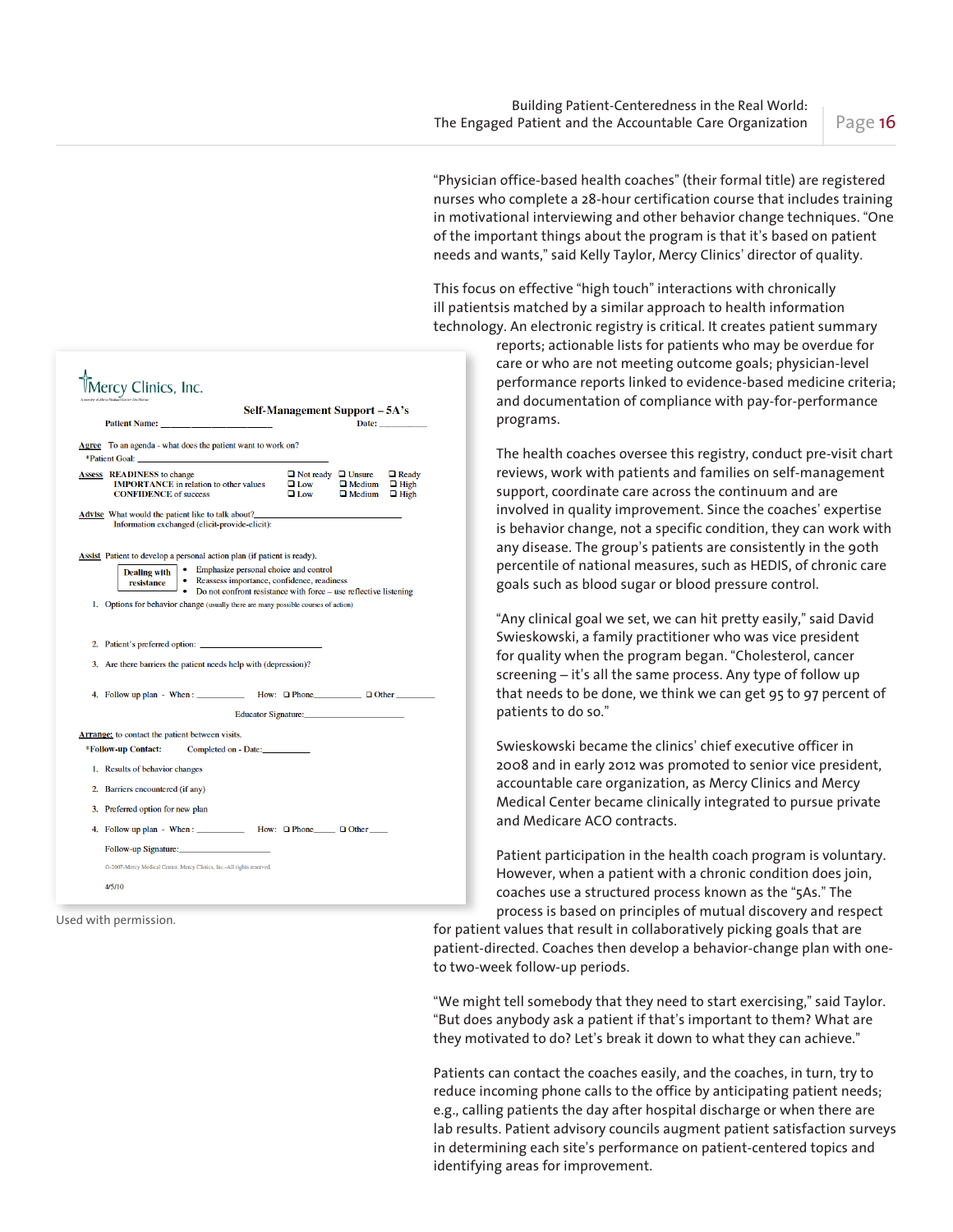In addition to clinical improvements, the program has increased the efficiency of physicians' offices and freed up Mercy doctors to provide other medically necessary services. As a result, Mercy estimates it brings in at least four dollars in revenue for every dollar spent on health coach salaries and benefits. That's important since each site is responsible for its own bottom line, and each health coach must provide services local physicians value.

The health coach program is expanding to other parts of the care continuum, such as the transition from hospital to home, where problems can result in unanticipated readmissions. The program has also begun using shared decision-making tools for conditions such as acute and chronic low-back pain and knee and hip osteoarthritis.

Mercy Clinics was named the 2007 Acclaim Award Honoree by the American Medical Group Association for demonstrating "dramatic, measurable progress" towards health system goals set by the IOM, and it has been featured by the Institute for Healthcare Improvement (IHI). Its success has led Mercy Clinic to train other Catholic Health Initiatives organizations and to partnering with The Advisory Board Company to spread the program nationally.

Health coaches, said Swieskowski, have improved patient outcomes and moved physician practices from reactive to proactive. The biggest payoff, he added, "is the creation of healthier communities."

### *Magee-Womens Hospital, University of Pittsburgh Medical Center, Pittsburgh, PA*

The \$9 billion University of Pittsburgh Medical Center (UPMC) health system is a dominant presence in western Pennsylvania, with more than 20 hospitals, 400 ambulatory sites and a 1.6 million-member health plan. From his base at UPMC Magee-Womens Hospital, Anthony M. DiGioia III oversees a Patient- and Family-Centered Care (PFCC) program that began in 2006 and has spread to other system hospitals as a formal performance improvement process.

"We developed a true methodology to establish PFCC, and to our knowledge no one has done that," said DiGioia, an orthopedic surgeon who trained as a civil and biomedical engineer.<sup>36</sup>

The PFCC process starts with staff members selecting a patient care experience they want to change, then forming a guiding council that includes a clinical champion. Staff members, interns or volunteers "shadow" patients and families in a structured way, creating a flow map

<sup>&</sup>lt;sup>36</sup> The description of the Patient and Family Centered Care program at the University of Pittsburgh Medical Center and quotes from officials there are taken from the following sources: Dale Shaller and Charles Darby, *Profiles of High-Performing Patient- and Family-Centered Academic Medical Centers: University of Pittsburgh Medical Center, Pittsburgh, Pennsylvania,* March 2009. Prepared for Picker Institute, accessed April 19, 2012, http://pickerinstitute.org/profiles-of-medical-centers/.; Pohla Smith, "UPMC Matches a Method to Patient-Centered Care Model," *Pittsburgh Post-Gazette,* January 6, 2010, accessed April 19, 2012, http://www.post-gazette. com/pg/10006/1025997-114.stm.; Maureen Leahy, "Viewing Care Through the Eyes of Patients and Their Families," *AAOS Now,* October 2010, accessed April 19, 2012, http://www.aaos.org/news/aaosnow/oct10/clinical5.asp; Harris Meyer, "Innovation profile: At UPMC, Improving Care Processes to Serve Patients Better and Cut Costs," *Health Affairs* 30, no. 3 (2011): 400-403.; Anthony M. DiGioia III and Pamela K. Greenhouse, "Care Experience-based Methodologies: Performance Improvement Roadmap to Value-driven Health Care," *Clinical Orthopaedics and Related Research* 470, no. 4 (2012): 1038-45.; Anthony M. DiGioia III, personal communication with author, March 14, 2012.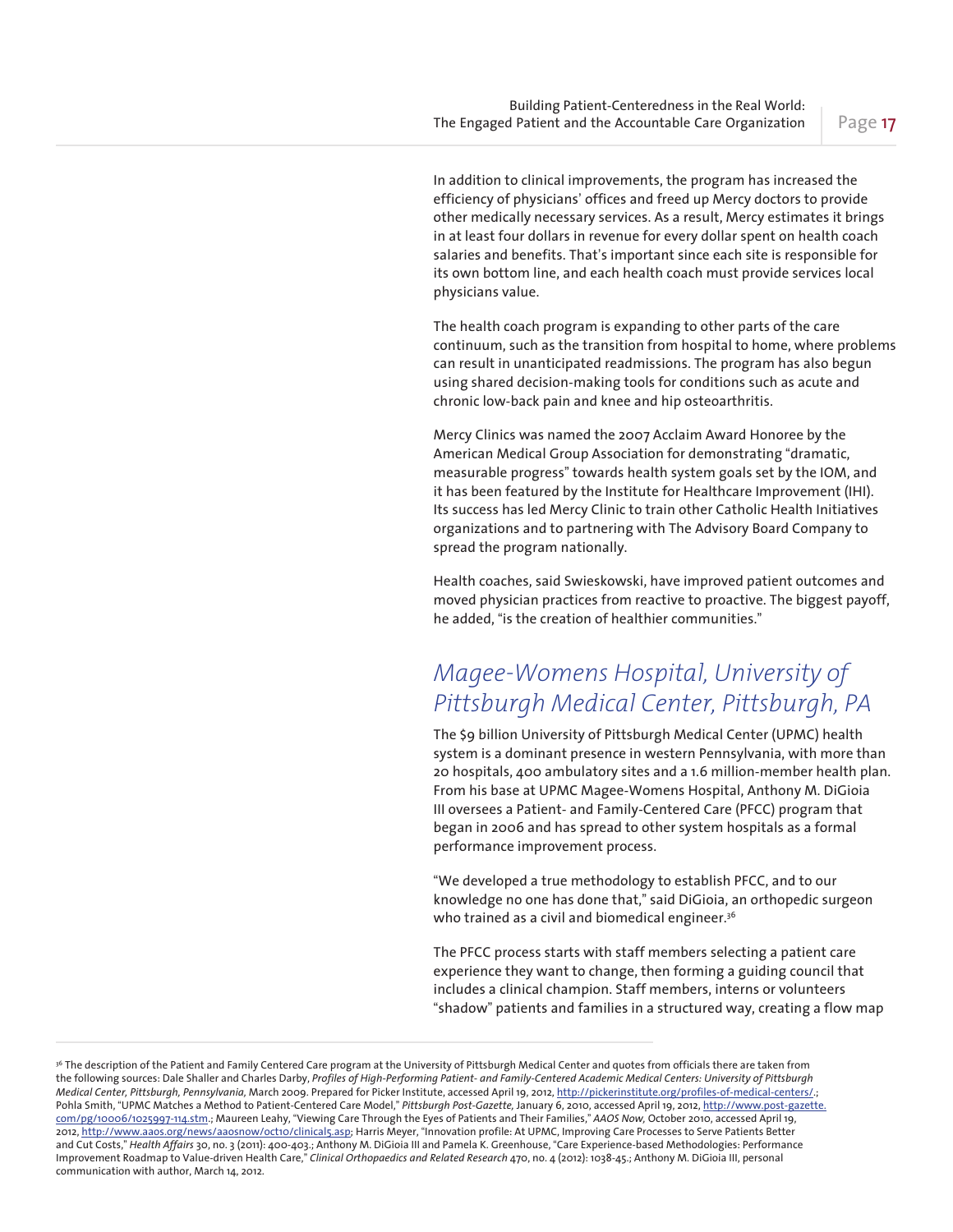

allows us to identify and understand the actual experience of patients and families rather than relying on our assumptions about their experiences. Source: DiGioia.

and pinpointing improvement opportunities. Representatives from every part of the system touched by the flow map are then invited to form working groups.

It is those working groups which tackle the hard work of creating a shared vision for change, in part by writing a story that details the ideal patient and family experience and serves as a guide for closing the gap between the actual and that ideal. A patient and family advisory council helps ensure that every care experience is viewed through the eyes of the patient and family. Finally, groups meet to test solutions, revise them and look for new improvement possibilities.

DiGioia defines caregivers as "anyone in the organization who touches a patient's or family's care experience." PFCC "includes the entire experience…parking, food delivery…things like home health experiences, the lobby and the ways of finding things [in the hospital]." Among PFCC's principles are "seek low-tech solutions, simplify and streamline processes;" "minimize handoffs inside and outside the hospital;" and "don't be afraid to fail – you will learn from the experience." What emerges, says DiGioia, is "co-design of care" with patients.

The Orthopaedic Program at Magee-Womens is the "home" for patients needing hip or knee or arthritis care. After an initial office visit, patients come to the hospital for pre-operative testing and a two-hour educational session. In the program's version of self-management support, each patient brings a family member or close friend to be trained as a coach who will accompany them through the care experience.

The structured pre-op preparation has produced economic and clinical efficiencies. In spine surgery, 272 of 743 patients admitted in 2010 were discharged ahead of schedule and 312 on schedule, saving 336 hospital days and \$117,600 versus what would have been spent before the improvements. Length of stay decreased by 0.87 days, while Press Ganey satisfaction scores for spine surgery patients rose from an average of 65 percent to 88 percent. (See Table 3) The hospital also seeks detailed patient feedback post-surgery.

The public rooms in the orthopedic wing are filled with rocking chairs and attractive art. Patient rooms have mini-desks and small refrigerators. The rehabilitation center looks like a gym. There are interactive games because, said DiGioia, "competition works."

The average length of stay (ALOS) for total knee arthroplasty patients was 2.9 days in 2009, compared to the national ALOS of 3.8 days, with an infection rate of zero. The ALOS for total hip arthroplasty patients was 2.5 days, compared to the national ALOS of 4.9 days, with an infection rate of 0.3 percent.

And in a patient-centered statistic few institutions likely track, the incidence of patients' belongings getting lost between the emergency department and other hospital services dropped from 12 to 25 losses per week to zero.

The UPMC program was one of six academic medical centers programs profiled by the Picker Institute. The IHI has called the PFCC methodology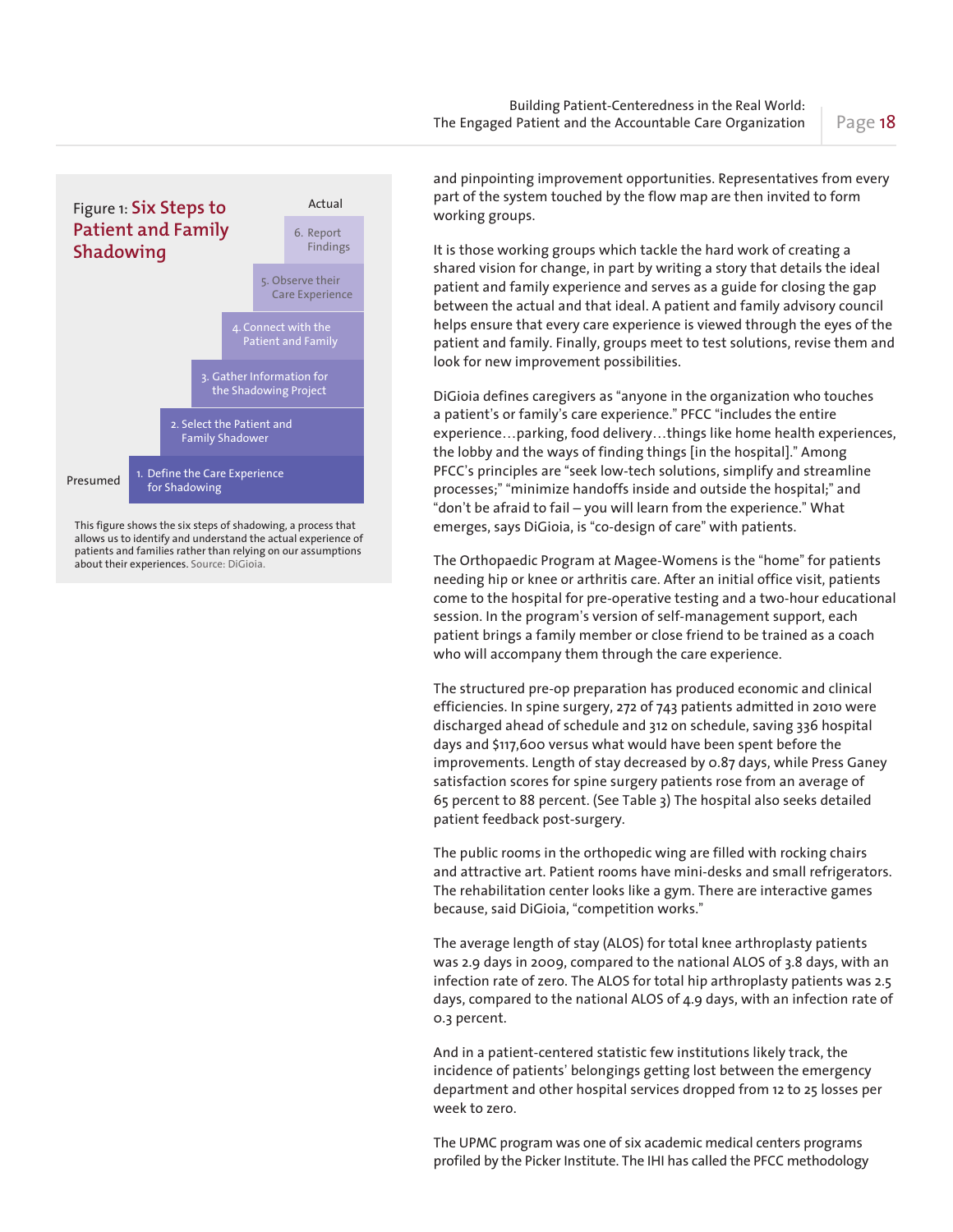#### Table 3: **The impact of the Patient- and Family-Centered Care Methodology and Practice (PFCC M/P) on patient satisfaction\* in the total joint arthroplasty program, trauma services, and orthopaedic spine services (2010 data)**

| Clinical program<br>or department            | <b>Patient satisfaction</b><br>compared with national rates                                                                                                                                                                                                                                                                                         | Patient satisfaction<br>"Top Box"<br>percentile ranking<br>preimplementation | Patient satisfaction<br>"Top Box"<br>percentile ranking<br>postimplementation | Percentile<br>point<br>increase |
|----------------------------------------------|-----------------------------------------------------------------------------------------------------------------------------------------------------------------------------------------------------------------------------------------------------------------------------------------------------------------------------------------------------|------------------------------------------------------------------------------|-------------------------------------------------------------------------------|---------------------------------|
| Total joint arthroplasty<br>(hips and knees) | 99th percentile                                                                                                                                                                                                                                                                                                                                     |                                                                              |                                                                               |                                 |
| Emergency<br>department**                    |                                                                                                                                                                                                                                                                                                                                                     | 77%                                                                          | 87.4%                                                                         | 11.4                            |
| General trauma<br>inpatient**                |                                                                                                                                                                                                                                                                                                                                                     | 70.3%                                                                        | 79.7%                                                                         | 9.4                             |
| Trauma<br>stepdown unit**                    |                                                                                                                                                                                                                                                                                                                                                     | 68.3%                                                                        | 72.5%                                                                         | 4.2                             |
| Orthopaedic spine<br>program***              | 89% of patients checked the top box ("satisfaction with<br>discharge") compared with 83% of patients from the other<br>$600 +$ -bed participating hospitals<br>91% of patients checked the top box for "staff talked with<br>patient about help after discharge" compared with 80% of<br>patients from the other 600 + -bed participating hospitals |                                                                              |                                                                               |                                 |

Source: DiGioia. \* Patient satisfaction is based on Hospital Consumer Assessment of Healthcare Providers and Systems (HCAHPS) survey data; \*\*part of UPMC Adult Trauma Services—preimplementation measurement from July 2008; \*\*\*part of the larger Surgical Services PFCC M/P initiative.

> "groundbreaking work." It has been implemented at various UPMC hospitals in 40 processes ranging from women's cancer care to bariatric surgery.

> While DiGioia is passionate about organizational changes, he still sees individual patients: "The bottom line is that no matter …how far you go in the journey toward delivering patient- and family-centered care, if you improve the care experience for one patient and for one family you've succeeded."

## *Patient-Centeredness in the Real World: Looking Ahead*

It has taken a full century for the patient's perspective to go from being routinely ignored to being hailed as a pillar of an ideal health care system. Although that ideal has not yet been realized, new laws, new economic incentives and new mores are bringing it closer.

The Medicare ACO rules exemplify the power of the first two factors, mandates and money. The 27 ACOs announced in April, 2012 as initial participants in the Medicare Shared Savings Program must measure and manage four specific domains of patient-centeredness: patient care/ caregiver experience; care coordination/patient safety; preventative health; and at-risk populations. If they score at least 70 percent on each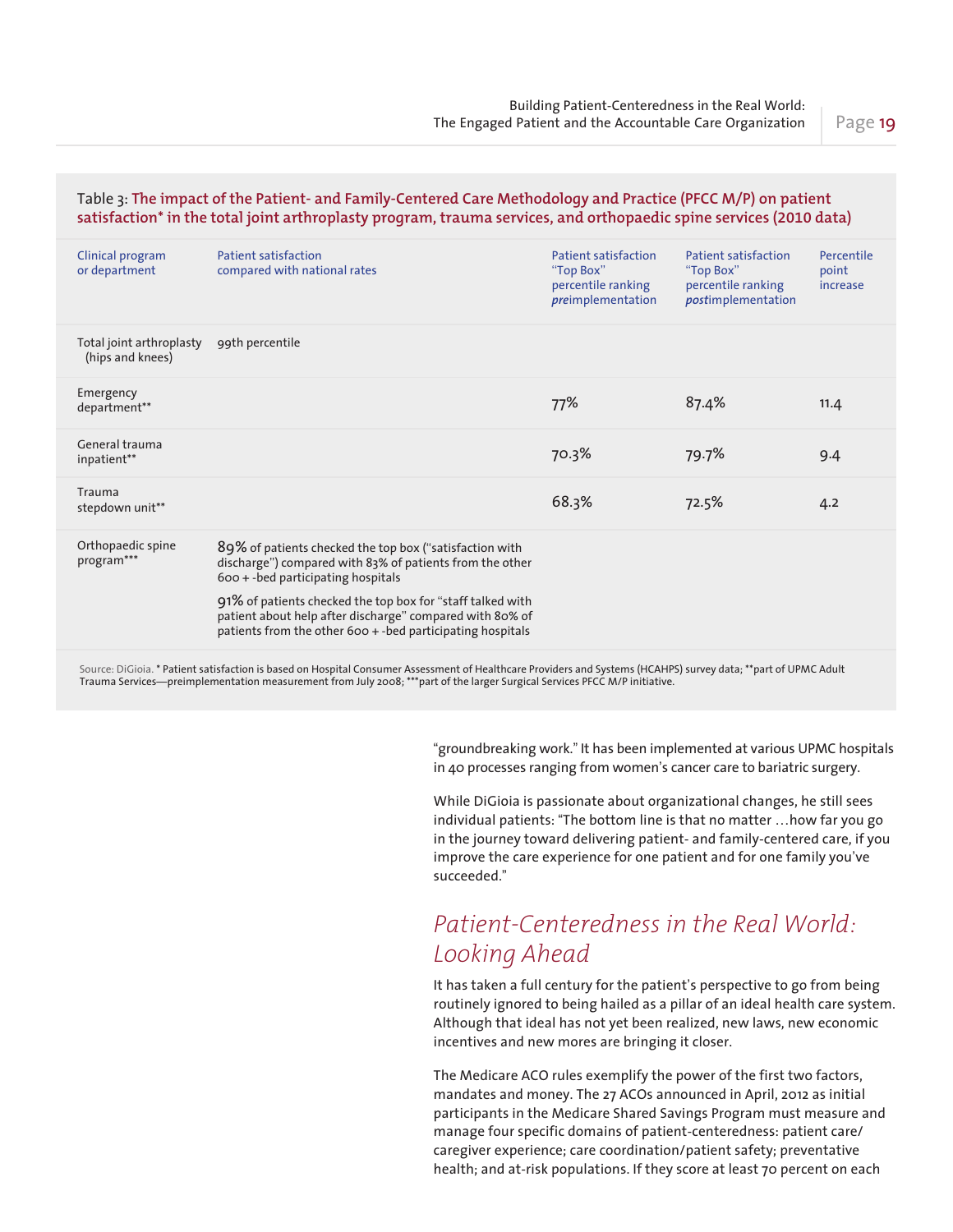domain's measures and meet other requirements, they share any money they save on care with the government. If they fail to meet the threshold, they risk being expelled from the program. More than 1.1 million Medicare beneficiaries are now participating in this and the Pioneer ACO program, which has similar patient-centeredness rules.

However, it is new mores, reflecting cultural change inside and outside medicine, that are most powerfully reshaping care. The American Board of Internal Medicine has declared "patient autonomy" to be a core professional principle, while the American Academy of Orthopaedic Surgeons describes its members as "strong advocates" of patient-

#### Figure 2: **The MORE ACTIVATED you are in your own health care, the BETTER HEALTH CARE you get.**



Source: Adapted from AARP & YOU, "Beyond 50.09" Patient Survey. Published in AARP Magazine. Study population age 50+ with at least one chronic condition. More Involved = Levels 3 & 4, Less Involved  $=$  Levels 1 & 2

centered care. More recently, an American Heart Association scientific statement described shared decision-making in treating advanced heart failure as a clinical necessity.37

The professional evolution reflects a change in patients' expectations. The wide availability of Internet-based medical information and tools, including a panoply of mobile apps, provides constant pressure for transparency of information and accountability for results. At the same time, the spread of health insurance plans that encourage shopping for cost-effective care is feeding a fastgrowing medical consumerism. Even the research literature that links patient activation to better care is being translated into terms the public can understand.

Patient advocacy groups are also pressing for a new relationship; e.g., "partnerships among providers, patients and families" 38 or a "cooperative model of health care that encourages and expects active involvement by all."39 This emerging emphasis could

have profound consequences. An effective physician-patient alliance "can literally make the difference between life and death, can improve quality of life and diminish human suffering, and can limit the costly social and economic effects of chronic medical illnesses."<sup>40</sup>

While the gap between ideal and real in patient-centeredness is shrinking, many clinicians remain reluctant to involve patients in decisions or to share reasons not to go ahead with a procedure.41 Similarly, although Medicare ACO regulations suggest a detailed

37 Larry A. Allen, Lynne W. Stevenson, Kathleen L. Grady, Nathan E. Goldstein, et al., "Decision Making in Advanced Heart Failure: A Scientific Statement From the American Heart Association," *Circulation* 125 (2012): 1928-52.

38 Susan B. Frampton, Sara Guastello, Carrie Brady et al., *Patient-Centered Care Improvement Guide* (Derby, CT and Camden, ME: Planetree and Picker Institute, 2009). Accessed April 19, 2012, http://www.patientcenteredcare.org.

39 "Welcome!," Society for Participatory Medicine, accessed April 19, 2012, www.participatorymedicine.org.

40 Jairo N. Fuertes, Alexa Mislowack, Jennifer Bennett, Laury Paul, et al., "The Physician-Patient Working Alliance," *Patient Education and Counseling* 66, no. 1 (2007): 29–36.

41 Floyd J. Fowler, Patricia M. Gallagher, Julie P. W. Bynum, Michael J. Barry, et al., "Decision-Making Process Reported by Medicare patients Who Had Coronary Artery Stenting or Surgery for Prostate Cancer," *Journal of General Internal Medicine (2012)*. doi: 10.1007/s11606-012-2009-5.